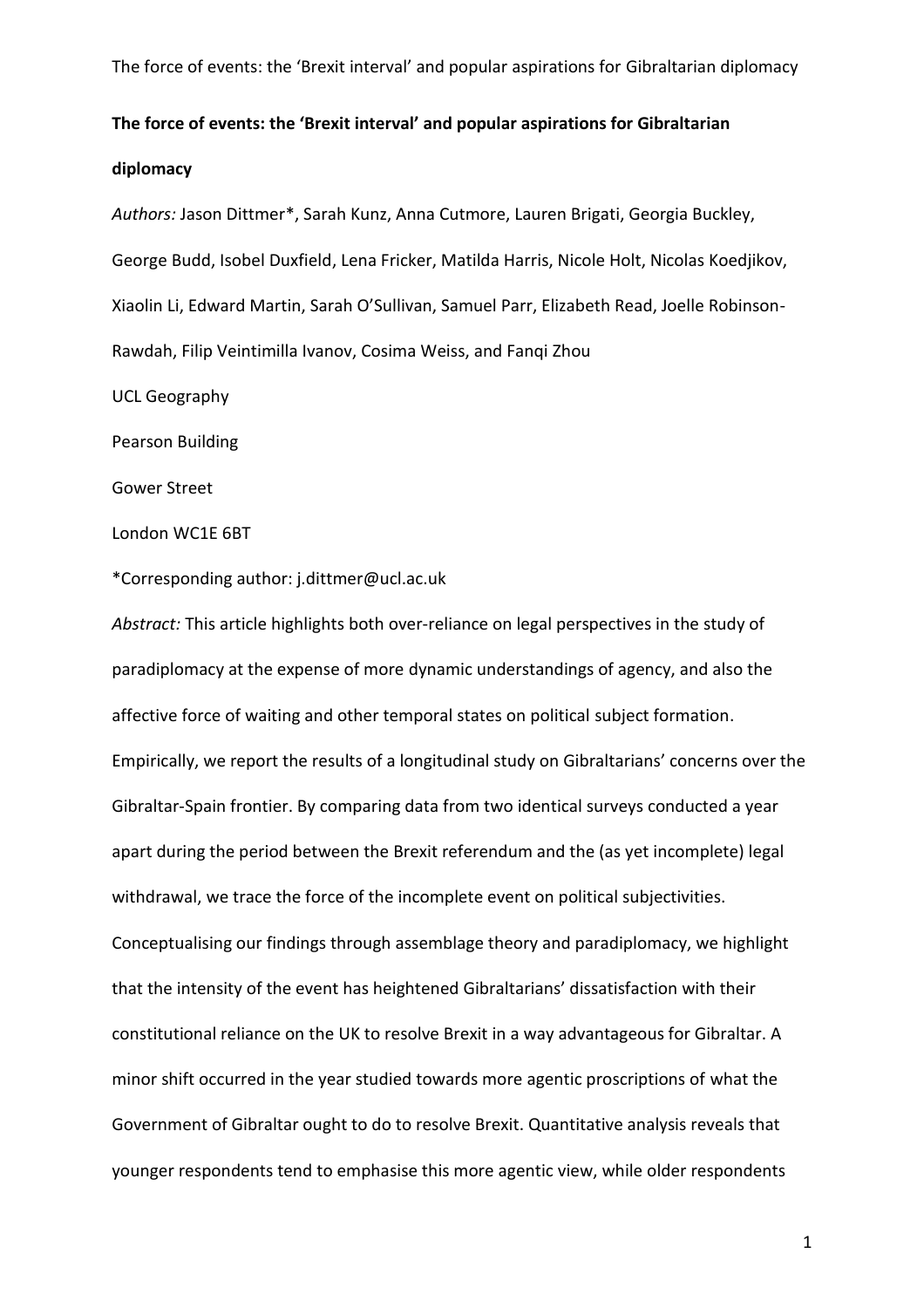tend to advocate further lobbying of the UK or feel Gibraltar has a complete lack of agency. Qualitative analysis of the respondents' policy proscriptions reveals a complex set of views within each perspective on agency.

*Key words:* Paradiplomacy, affect, assemblage, surveys, somatic markers, temporality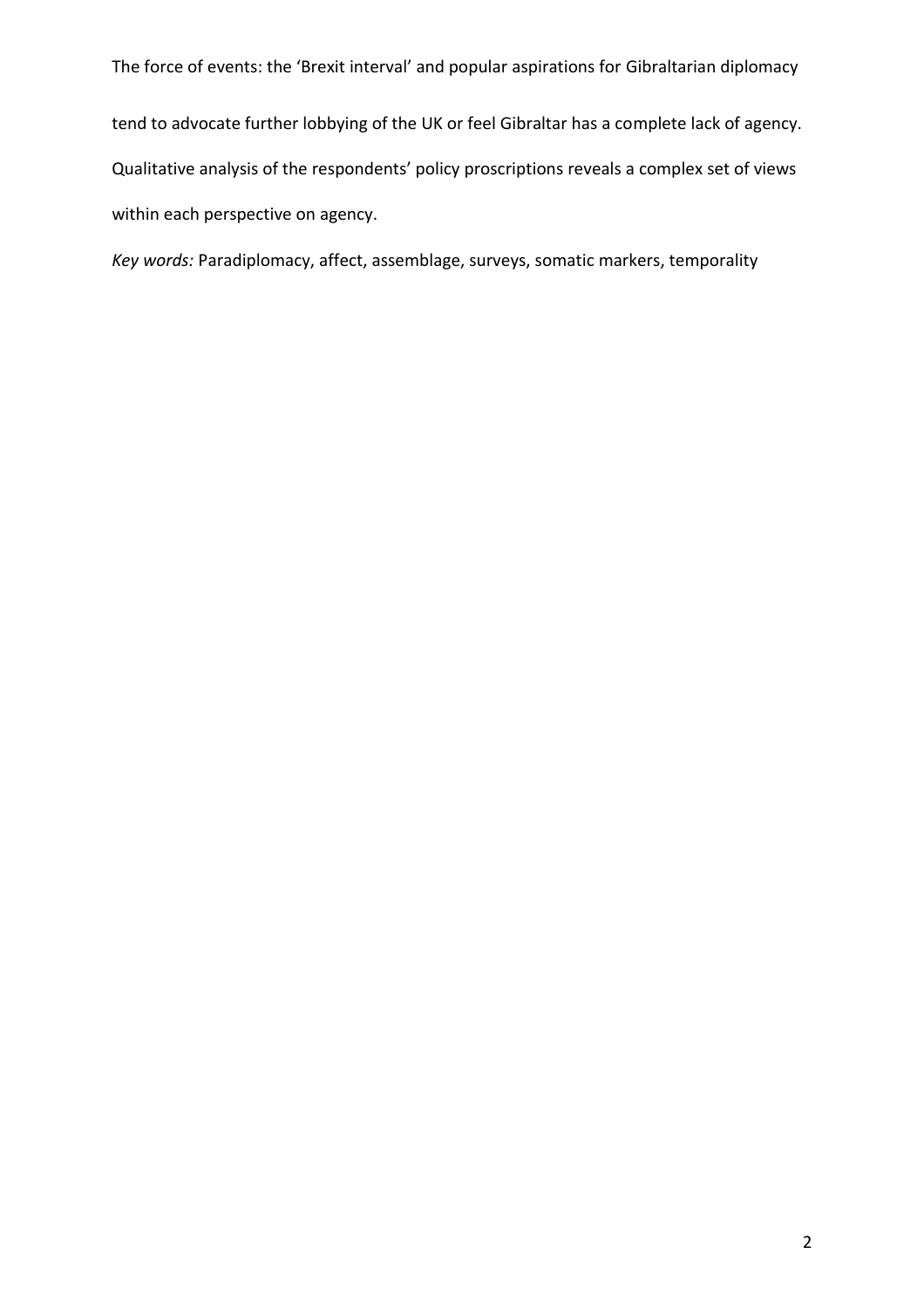# **Gibraltar and Brexit**

Situated astride the western entrance to the Mediterranean Sea, the British Overseas Territory of Gibraltar has been for centuries near the centre of geopolitics. First it was the 'key to Spain' through which Islamic armies poured in the middle ages, and through which they retreated during the Reconquista. Later it was seized by England and took the form of the 'key to the Mediterranean': a mountainous fortress that offered the possibility to the Royal Navy of controlling the chokepoint and thereby dividing the Atlantic and Mediterranean fleets of both Spain and France (Hughes 1981). The British decision to save Gibraltar at all costs contributed to the loss of the North American colonies; in World War 2 Gibraltar served as the key pivot point for the Allied invasion of North Africa (Bradford 1971). In short, this tiny territory of 6.7  $km<sup>2</sup>$  has loomed larger than its size warrants.

Despite this geopolitical significance, the citizens of Gibraltar have not always been prioritised. Derided by the British military for centuries as 'Rock lizards' and denied civil rights on account of the military function of the fortress, those who lived in Gibraltar suffered the trials and tribulations of war but were not recognised as a people in their own right. In World War 2 the women, children, and aged of Gibraltar were forcibly evacuated to London, Northern Ireland, and Jamaica to make the base battle-ready. It was this experience  $-$  and the long effort required to shame the British into returning everyone after the war  $$ that ultimately galvanised the claim to nationhood that underpinned the formation of ministerial government in the latter half of the 20<sup>th</sup> century (Azopardi 2009).

Nevertheless, Gibraltar was never likely to de-colonise with the rest of the empire; British military spending underpinned the economy until the 1980s, and beyond that its legal status was particularly fraught. Article X of the 1713 Treaty of Utrecht stipulates that if ever the UK gave up its claim to sovereignty over Gibraltar, it would revert to Spain, which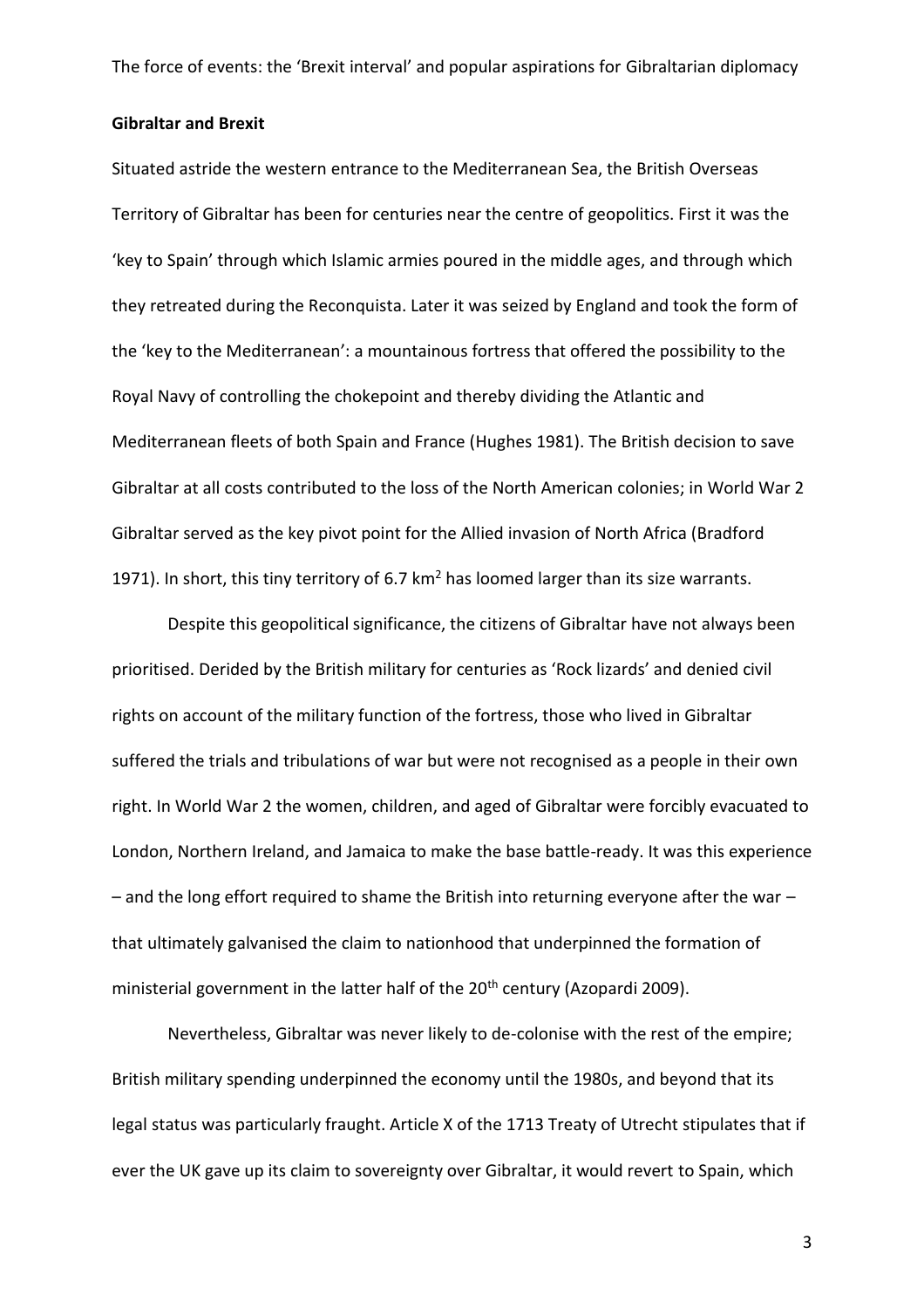has maintained a claim on Gibraltar since it was lost in the War of the Spanish Succession. Therefore, it is argued that an independent Gibraltar is not possible (c.f. Lincoln 1994). This has left Gibraltar as one of the 14 Overseas Territories of the UK. These territories have had as much self-governance pushed to them as possible, with the UK remaining in charge of both foreign affairs and defense. The liminality of Gibraltar's position – geopolitically significant but lacking in full autonomy – became readily apparent in the 2016 EU Referendum, when Gibraltar (the only British Overseas Territory in the EU) campaigned to remain in the EU, to no avail.

The *Yellowhammer* document, demanded by the UK Parliament during a peak in the manoeuvring over Brexit in September 2019, was a statement of the Government's assumptions regarding the worst-case (i.e., 'no deal') Brexit scenario looked like. Section 12 of the document documented the assumed impacts on Gibraltar:

Gibraltar, due to the imposition of border checks at its border with Spain (and the knock-on effect of delays from the UK to EU), will see disruption to supply of goods (including food), medicines, trans-frontier shipment of waste and delays of 4+ hours for at least a few months in the movement of frontier workers, residents and tourists across the border. Prolonged border delays over the longer term are likely to adversely impact Gibraltar's economy. Like the UK mainland, cross-border services and data flow will also be disrupted. (UK Government 2019, 4)

The threat of Brexit to Gibraltarians' everyday life looms large in Gibraltar. This article considers the affective impact of Brexit, with a particular focus on the way it changed Gibraltarians' expectations of their ability to influence international events.

We argue that the current situation offers the opportunity to not only study the (para)diplomatic agency of non-state polities, but also *the way that agency is socially*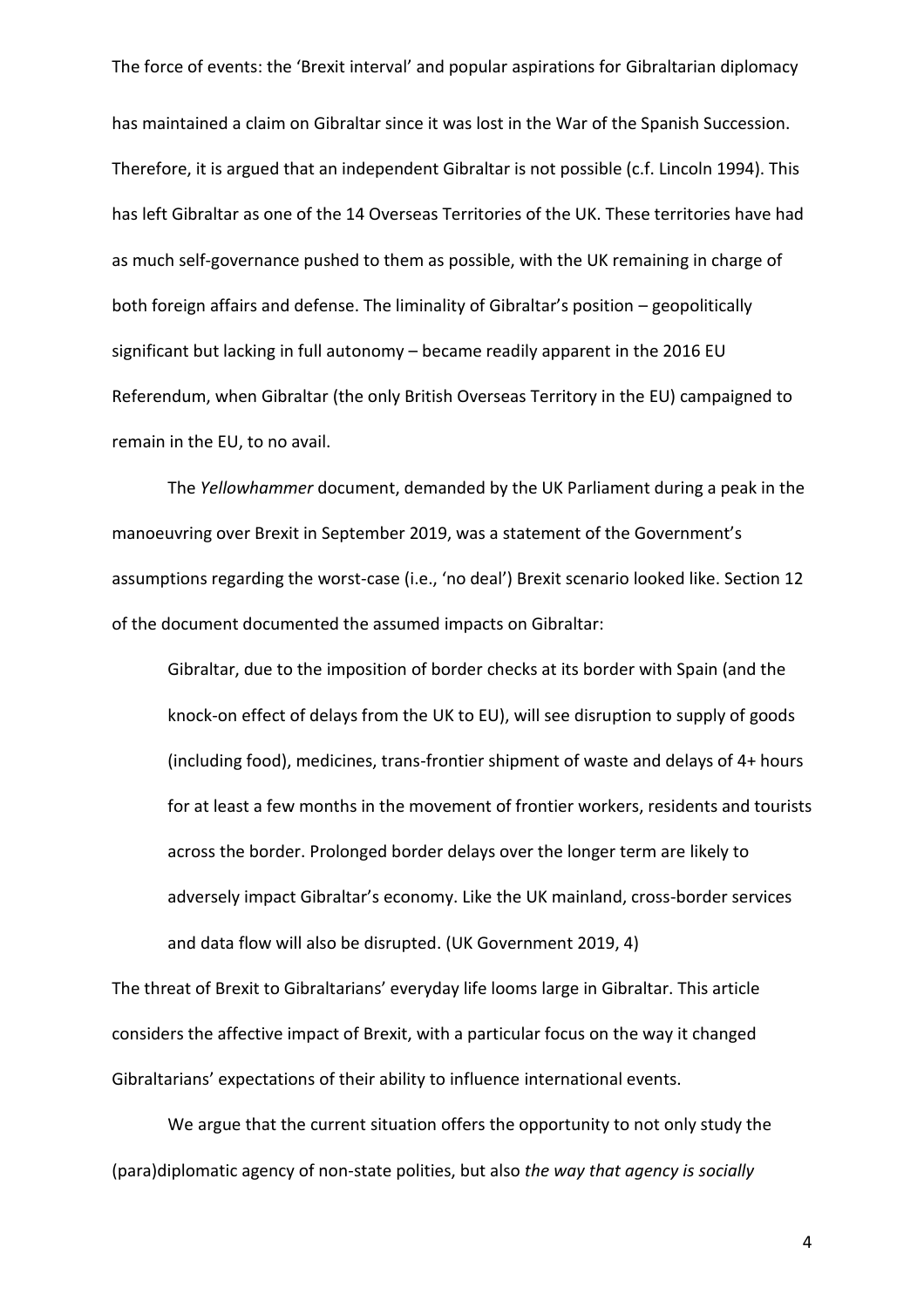*experienced and understood*. Recent work has highlighted the agency of non-state diplomatic actors, valorising this pluralisation of the international system (Beier 2009; McConnell 2016a; Visoka 2019; Rezvani 2016; see also Riegl, Doboš, and Bečka (2019) and Rezvani 2019). We argue, however, that the comparative legalistic approach to paradiplomacy (e.g., examination of constitutional arrangements, competencies, etc.) that dominates scholarship on the topic misses out on the dynamism of *public expectations for diplomatic agency*, which can vary. Our research indicates that the impact of the Brexit event (or events) on Gibraltarians' understandings of their diplomatic agency was to both elevate their expectations *and* to lower them.

In contrast to the legalism of much paradiplomacy literature, a recent focus on Deleuzean thought in international relations and political geography has drawn attention to the dynamic world of force relations, and the various temporalities at which they unfold (Lundborg 2012; Dittmer 2017; Ingram 2019). Brexit has been approached from this perspective (Ingram 2017; Anderson and Wilson 2018), providing perhaps a paradigmatic example of a Deleuzean 'event' – notable not only for the struggles over *whether* it will happen, but also over *when* it will happen (Widder 2008; Brassett and Clarke 2012). More accurately, we might think of Brexit as occurring multiply, with various affects unfolding in space and time from 2016 (or before) to the present. In this article we will focus on the affective power of the 'Brexit interval', which is the period of existential uncertainty that spooled out endlessly after the 2016 EU referendum. These affective forces ripple not only through the state system, but through the individual bodies of Gibraltarians, producing changes in collective and individual subjectivities.

After reviewing these debates, we detail the results of a longitudinal survey of Gibraltarian residents' views on the border and Brexit. This survey was conducted once from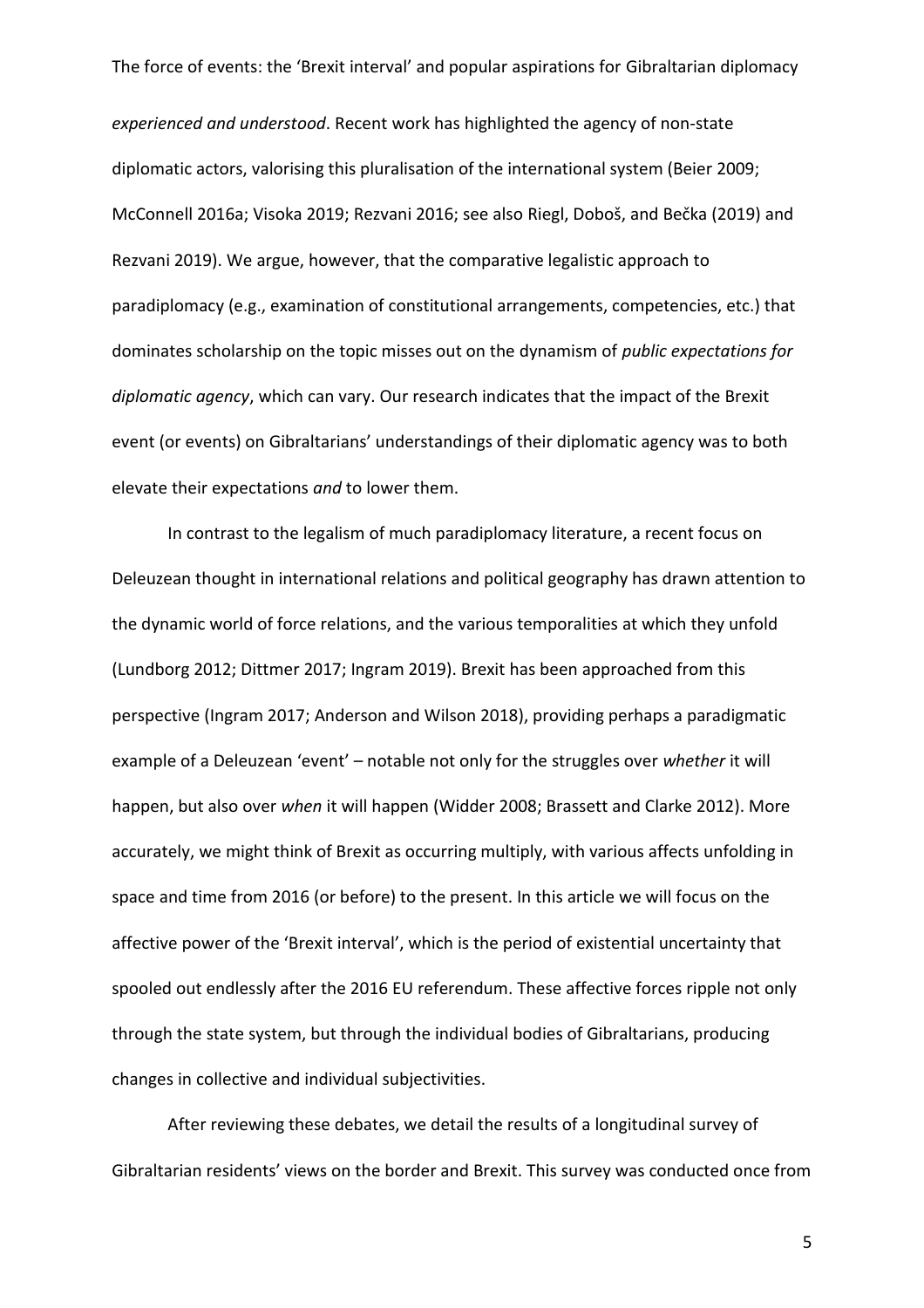31 March-1 April 2018 and again 11-12 April 2019, with the latter survey occurring in the shadow of a potential no-deal Brexit crisis. This allows for an understanding of the Brexit event's unfolding through time and space, and for an empirical grasp of its affective power over Gibraltar residents' political subjectivities. Their expectations of the Government can be seen to be a mix of flux and stability. We conclude by noting that people's expectations of their polity's diplomatic capabilities are emergent from a range of intersecting force fields, mediated by their own embodied experiences, and that the impact of an event can be felt even when the parameters of the event are still being negotiated, as was the case for Brexit at the time of this study.

## **Literature review**

## *The Gibraltar context*

In 1936 the British forces in Gibraltar watched as Francisco Franco and his allies invaded the Spanish Republic (he had been based in Spanish Morocco), his ships ferrying troops across the Strait (Rankin 2017). Thirty years of fascist rule later, in opposition to a 1967 constitutional arrangement between Gibraltar and the United Kingdom (which shifted the territory's emphasis from being a military fortress to a civilian-based polity), Franco sealed the frontier between Gibraltar and Spain at the northern edge of the isthmus. Then, as now, that frontier consists of a single checkpoint, on the only road from Gibraltar to Spain. This effectively turned Gibraltar into an island, with labour and trade flows from Morocco and beyond sustaining the economy.

This experience – which looms large in narratives of Gibraltarian identity (see Canessa 2018) – only came to an end in 1985, after Franco himself had died and a newlydemocratic Spain was set to join the European Union. Gibraltar, under the aegis of the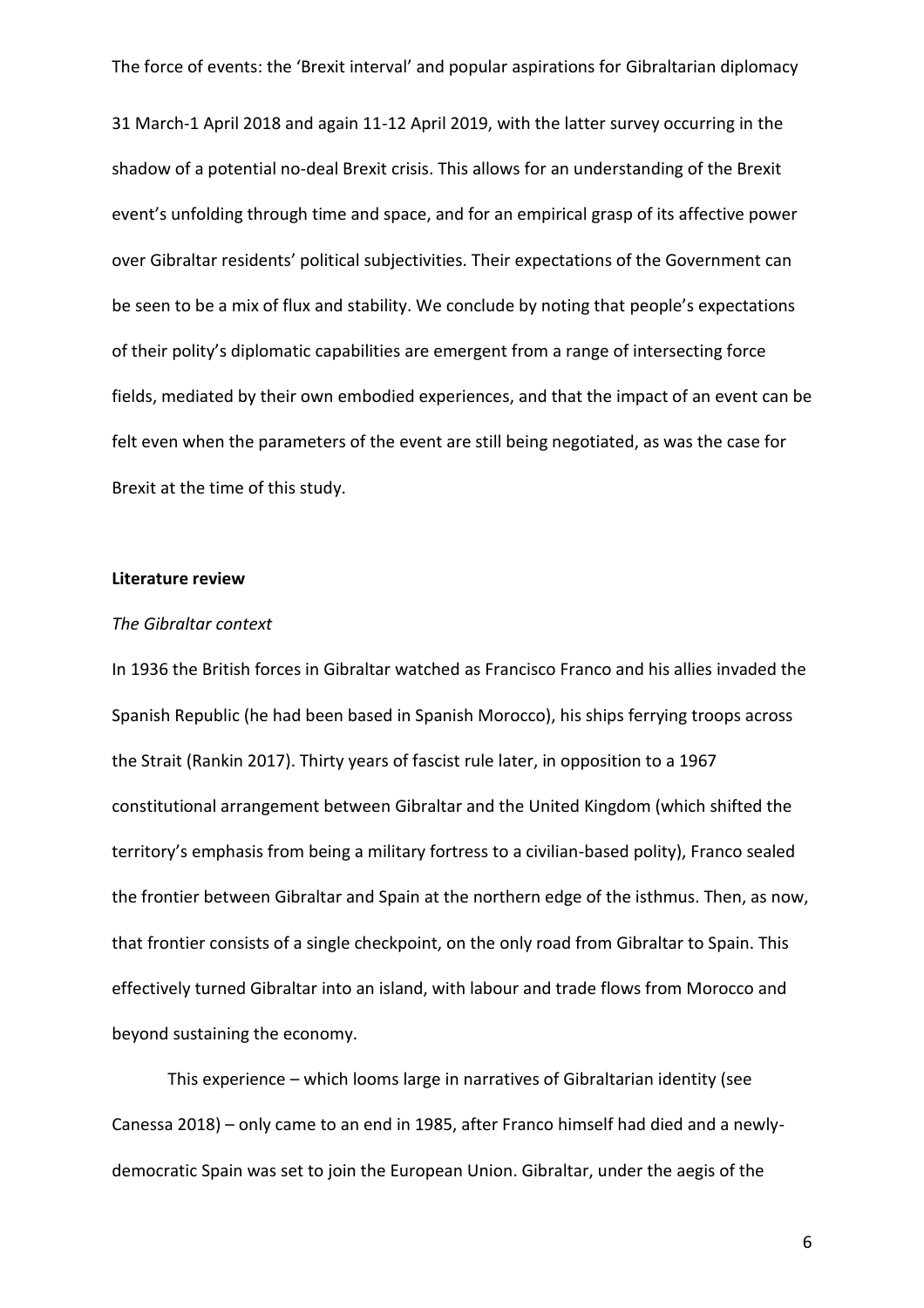United Kingdom, was already part of the European Union (although not part of the Customs Union or, like the UK, the Schengen zone of ID-less travel) and so the principle of the free movement of people was about to force open the frontier anyway (Spain joined the EU on 1 January 1986). Over the next thirty years, the UK government occasionally turned to the EU Commission in order to rebuke Spain for its perceived over-vigorous policing of the frontier (Garcia 2016; Mut Bosque 2017), which can cause logistical nightmares for Gibraltar (more than 10,000 workers commute across the border every day, and Gibraltar receives more than 12 million tourists a year, many day-trippers from Andalucia).

Fast forward to 2020. The withdrawal of the UK (with Gibraltar) from the European Union has reawakened the ghosts of Franco's frontier closure. Now that the frontier is an external border of the EU, the Gibraltarian economy is vulnerable to disruption by the government in Madrid, and a UK desperate to achieve market access will not be in a strong position to protect it. The Spanish see a scenario in which they might win co-sovereignty or even re-gain the Rock for themselves. This is evident in recent controversies over the EU designating Gibraltar a 'crown colony' of the UK despite British and Gibraltarian objections (Reuters 2019). Brexit, ostensibly not about ancient geopolitical feuds among erstwhile allies, but about trading blocs, supranational regulation, and customs arrangements, is nevertheless haunted by these events from the recent and not-so-recent past. To understand how the Brexit event – as viewed from Gibraltar – is comprehensible through this multiplicity of pasts in the present, we must consider the relational, materialist ontology of assemblage.

# *Assemblage, temporality, and the event*

This project is grounded in an understanding of politics rooted in the interaction of various assemblages. Assemblages are 'wholes characterised by *relations of exteriority*' (DeLanda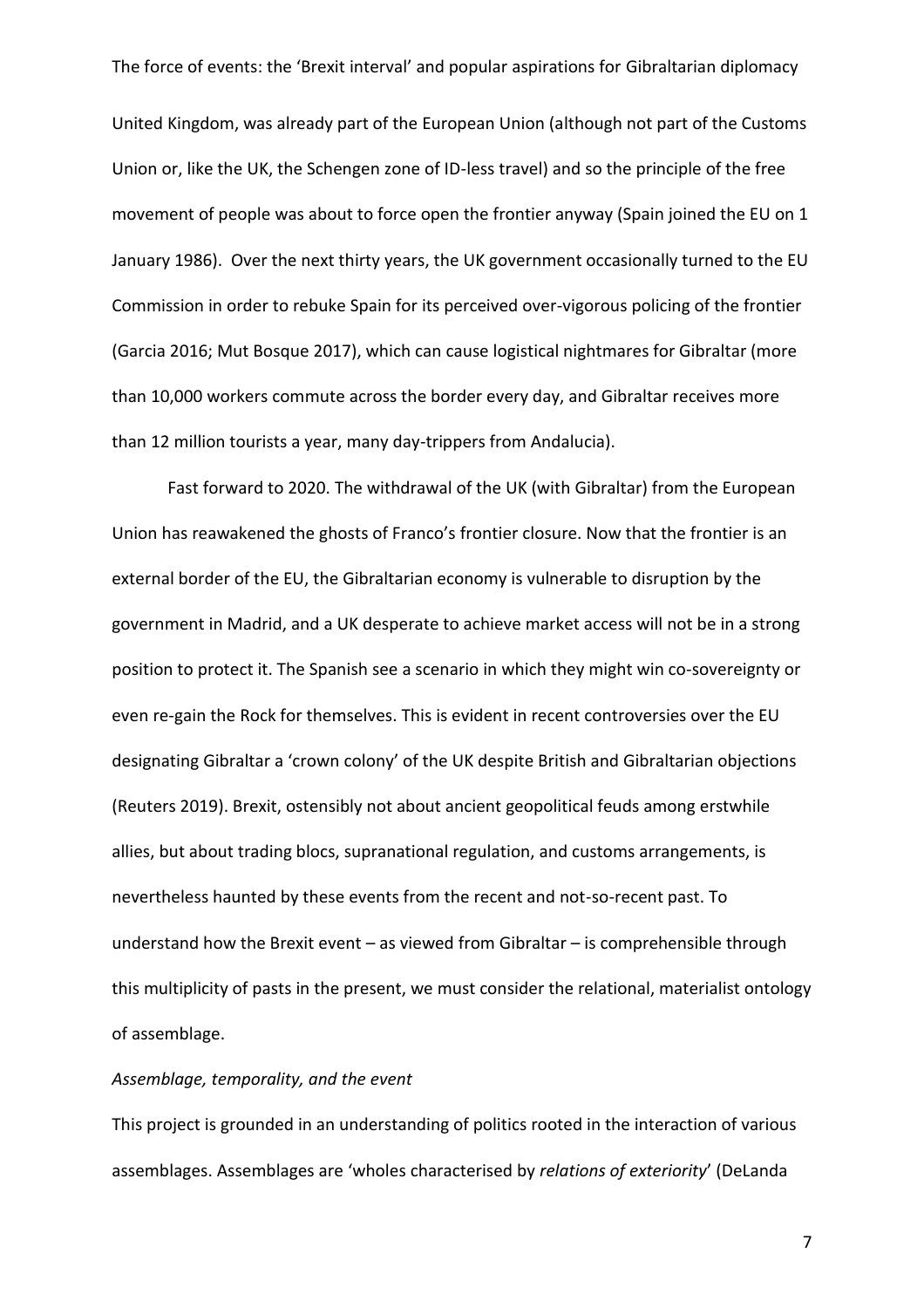2006, 10 – emphasis in original). That is, assemblages are composed of various elements (bodies, objects, texts) that are not limited to their function in the assemblage but can instead be part of multiple assemblages (Anderson and McFarlane 2011). For instance, to choose a Brexit/Gibraltar-related case, when Royal Marines boarded the Iranian oil tanker *Grace 1* in Gibraltarian waters in July 2019, they did so as forces of the UK state, but at the invitation of the Gibraltarian government and also as a performance of the EU's sanctions on Syria (where the tanker was putatively headed – see Daragahi 2019). The Royal Marines were multiply enmeshed in three polities' foreign policy apparatuses (Dittmer forthcoming).

These relations of exteriority mean that assemblage theory hypothesises a flat ontology in which (for instance) individual bodies can be understood as assemblages, enmeshed in larger state assemblages through their performances of state-ness (Painter 2006; Legg 2009). We can then see the idea of the state as a structure, scale, or agency 'above' the individual as itself an emergent effect of the state assemblage. Another consequence of this definition of assemblages via relations of exteriority is that assemblages can affect one another if they are conjoined by a common element (or chain of elements), with intensities rippling through (and re-ordering) space. Assemblage theory can therefore be described as a theory of becoming, with a constant flux of affect coursing through the sinuous relations that compose the whole (Connolly 2011; Dittmer 2014). Most of the time these intensities will only have superficial effects, and the assemblage will appear to be stable (even as it constantly changes – see Shaw 2012). However, occasionally an intensity powerful enough, or the resonance of several smaller affects, can cause an assemblage to tip into a new constellation of relations. This is an event.

Events are usually imagined as spectacular things, known by their obviousness and visibility. For instance, Ingram (2019, 17) describes a geopolitical event as 'a disruptive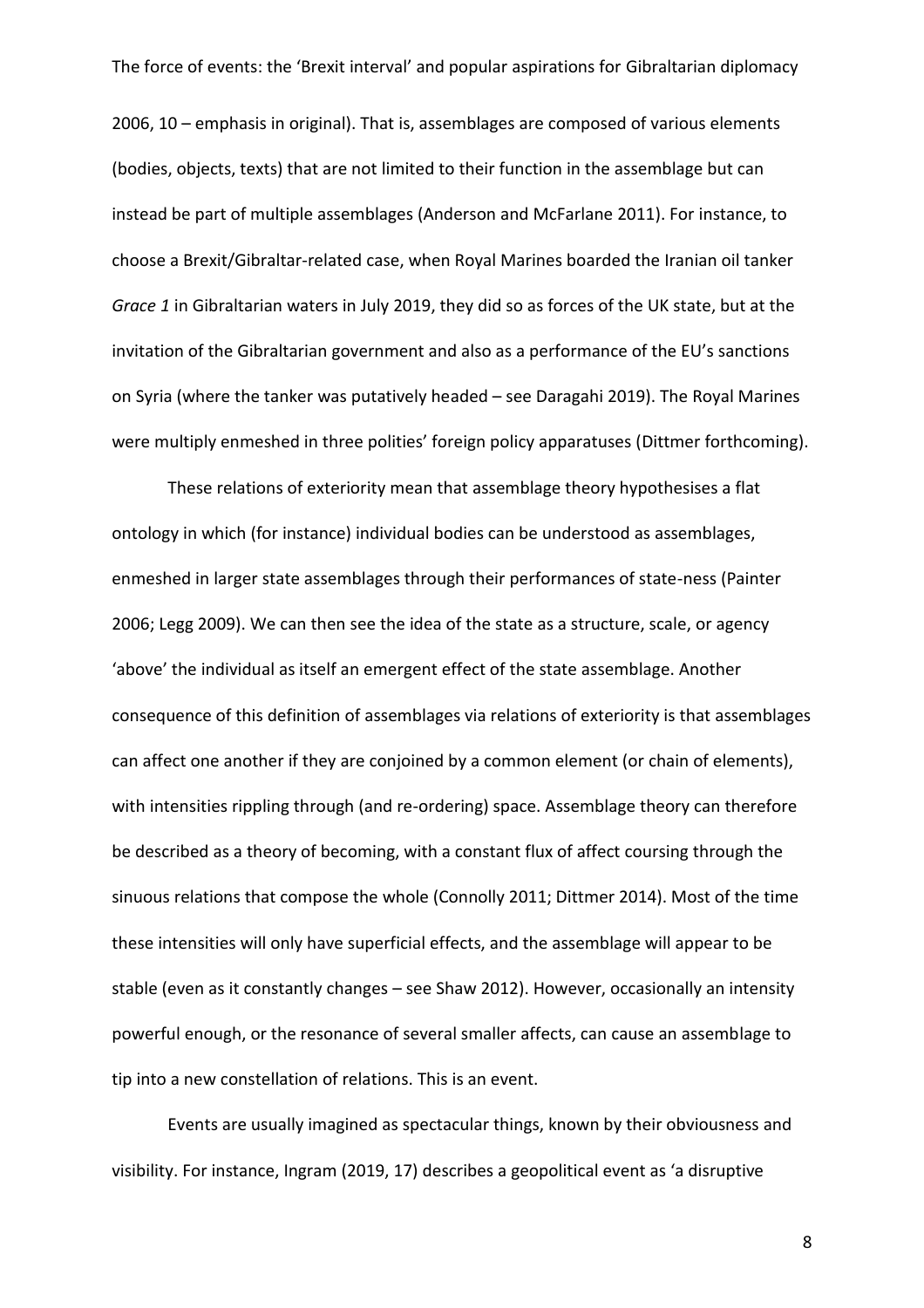transformation of the world and of ways of sensing and making sense of it'. We agree that there is an ontological and epistemological dimension to events. 'Highlighting sensation, sense-making and the relations between them allows us to understand geopolitical events as being aesthetic as well as political.' We would emphasise that, given the flat ontology of assemblage and their relations of exteriority, an event can start quite small and eventually ripple through the baroque relations that compose assemblages to emerge as 'large' or evental only in retrospect. Ingram (2017) similarly argues that events occur both 'above' and 'below' the spatial and temporal horizons of human perception all the time, because the human body has evolved to have certain perceptual capacities which can be enhanced through technology but which ultimately embed an anthropocentrism in our political perceptions that is difficult to overturn. To be described as an event, things must necessarily enter into the human sensorium (technologically-aided or otherwise).

Brexit is easily understood as an event, but after that initial naming the road becomes more challenging. If Brexit is/was an event, when is/was it? Was it the 23 June 2016 referendum which produced the mandate for change? Was it the 31 January 2020 departure of the UK (and Gibraltar) from the European Union? Was it the process of departure itself, stretching out before and after any legal departure date? Perhaps, indeed, Brexit stretches before the referendum itself, dating back to other events that set the stage for the populist uprising seen in the referendum results (such as the Eurozone crisis and the Mediterranean migrant crisis – see also Bachmann and Sidaway 2016). As Ingram (2019, 17) argues,

From a genealogical perspective, it is not possible to specify with precision or finality what any particular event […] is, partly because such designations are understood as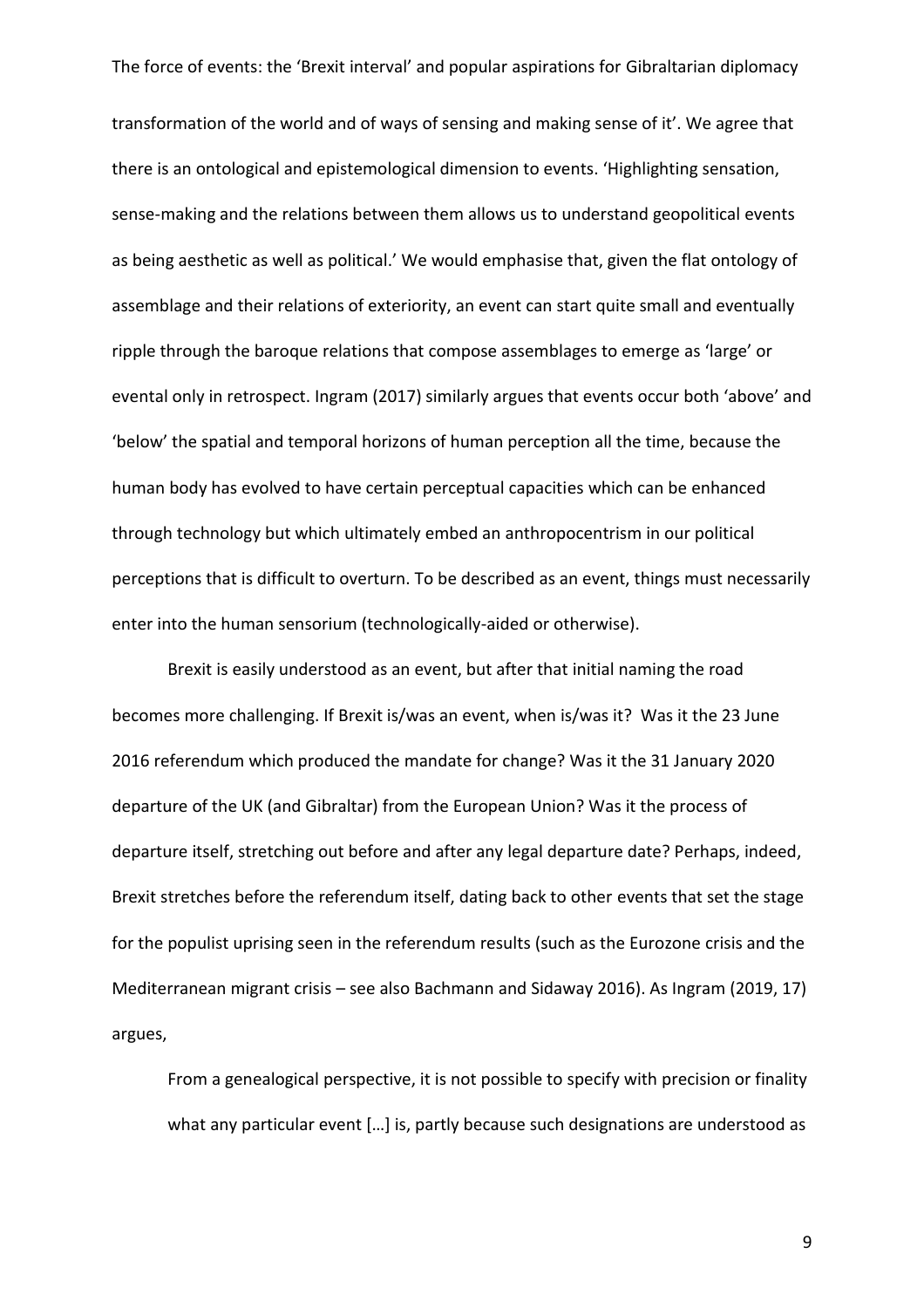being (in however small a way) part of the event itself and as thereby contributing to its ongoing actualisation.

In this article we adopt this more process-oriented concept of the event, seeing it as congruent with the complex causation of the assemblages unfolding here. Connolly (2017) argues that the affective force of processes unfolding at various temporalities can be understood as 'force fields', which each bear with them an affective force. For instance, we can see climate change as a complex process that – because of the various interactions between the climate system and the geopolitical world – is affecting various elements of the state system (and of course beyond) in ways that are difficult to predict. The difficulty of prediction comes from the way different force fields – of greater or lesser duration – intersect with one another to create events.

Further, we rely on the flat ontology of assemblage theory to indicate the transscalar interconnection between Brexit as a state/diplomatic event and Brexit as an event in the everyday lives of people; each is caught up in the other. Anderson and Wilson (2018, 291) argue that

What very quickly became named and known as 'Brexit' saturated everyday life in multiple, disjunctive ways; becoming as the exhilaration and joy of the return of something lost and the possibility of unspecified, better futures to come ("sovereignty", "control", "Britishness"), *and* the despair and worry of an unsettled present foreshadowed by future losses…

Therefore, it seems clear that Brexit must be understood both as punctuating moments (the vote, the actual rupture) *and* as a set of affects (hope, uncertainty, fear) that are generated by the untangling (or dis-assembling) of long-standing institutional and everyday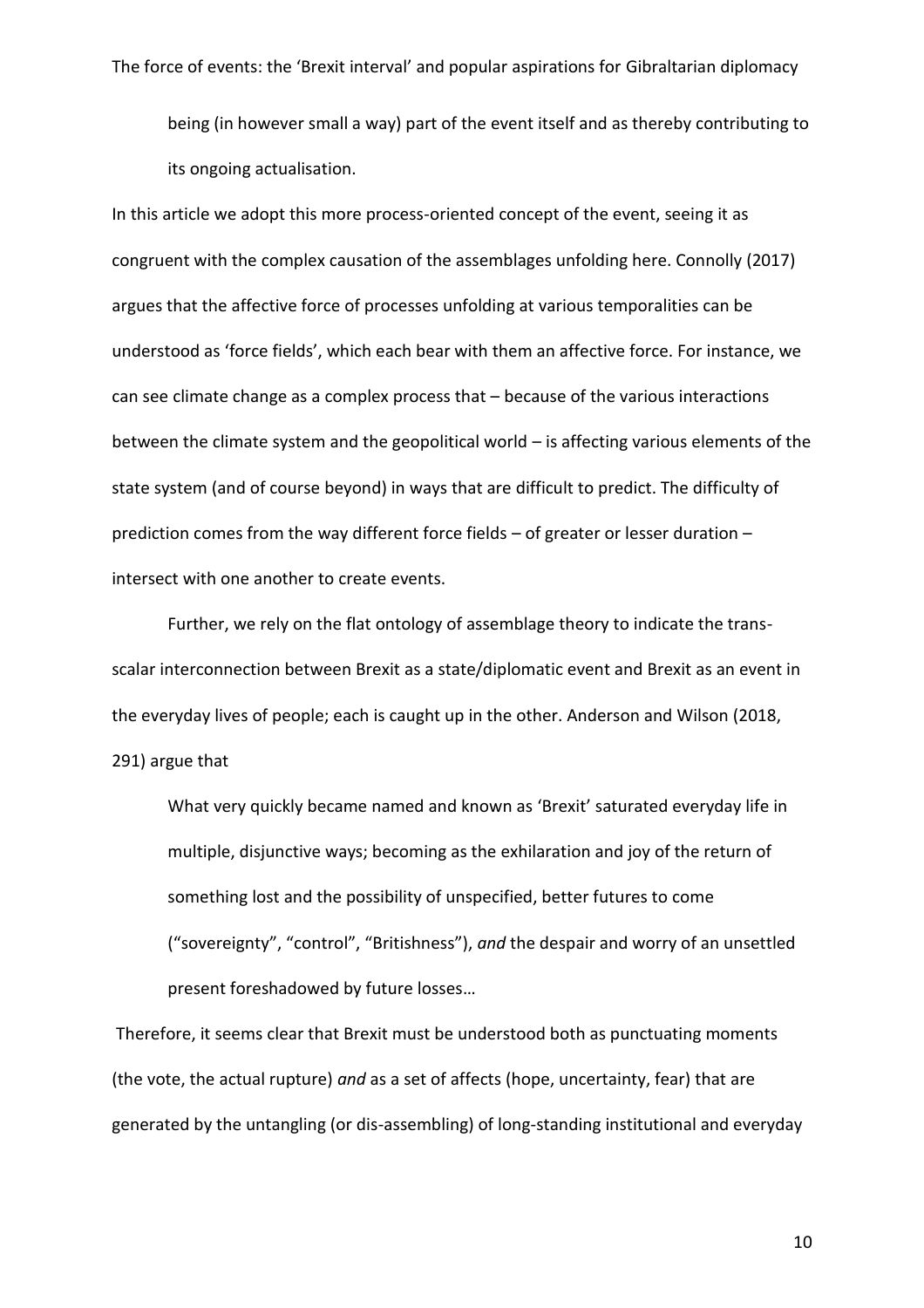The force of events: the 'Brexit interval' and popular aspirations for Gibraltarian diplomacy arrangements (such as the Gibraltar-Spain frontier regime). Anderson and Wilson (2018, 293) suggest that scholars

might begin with asking how people, groups, and organisations relate to Brexit through the making present of diverse futures in the interval between the decision

to leave, the start of the formal process of exiting, and the final date of exit. While Anderson and Wilson seem to be talking primarily about the United Kingdom proper, our concern is primarily with the people of Gibraltar. Nevertheless, our project is precisely about this temporality of the Brexit interval – the time between, and the way that this temporality has an agency of its own. In the next section, we review the literature on diplomatic agency and (para)diplomacy, critiquing this literature for being inattentive to the dynamic expectations of the populations that paradiplomacy is meant to represent to the state system.

## *Paradiplomacy and the British Overseas Territories*

The commonly held definition of diplomacy as the practice of international relations, with its state-centric assumptions of the international system, remains the most colloquial use of the term (Berridge 2015). This is despite the expansion of the term in many corners of political geography, IR, and political sociology to refer to the activities of a range of nonstate (or perhaps state-*ish*) actors. Diplomacy remains one of the key venues through which actors perform state-ness (Painter 2006), with one of diplomacy's key effects literally being the mutual recognition of statehood. In general, this view of diplomacy as a practice and a performance that is itself worthy of analysis is congruent with the practice turn in IR (Pouliot 2010; Adler and Pouliot 2011; Adler-Nissen 2012). This analytical approach to diplomacy is articulated by Sending, Pouliot, and Neumann (2015) as being performative of both the polity being represented and the authority of the diplomat doing the representing.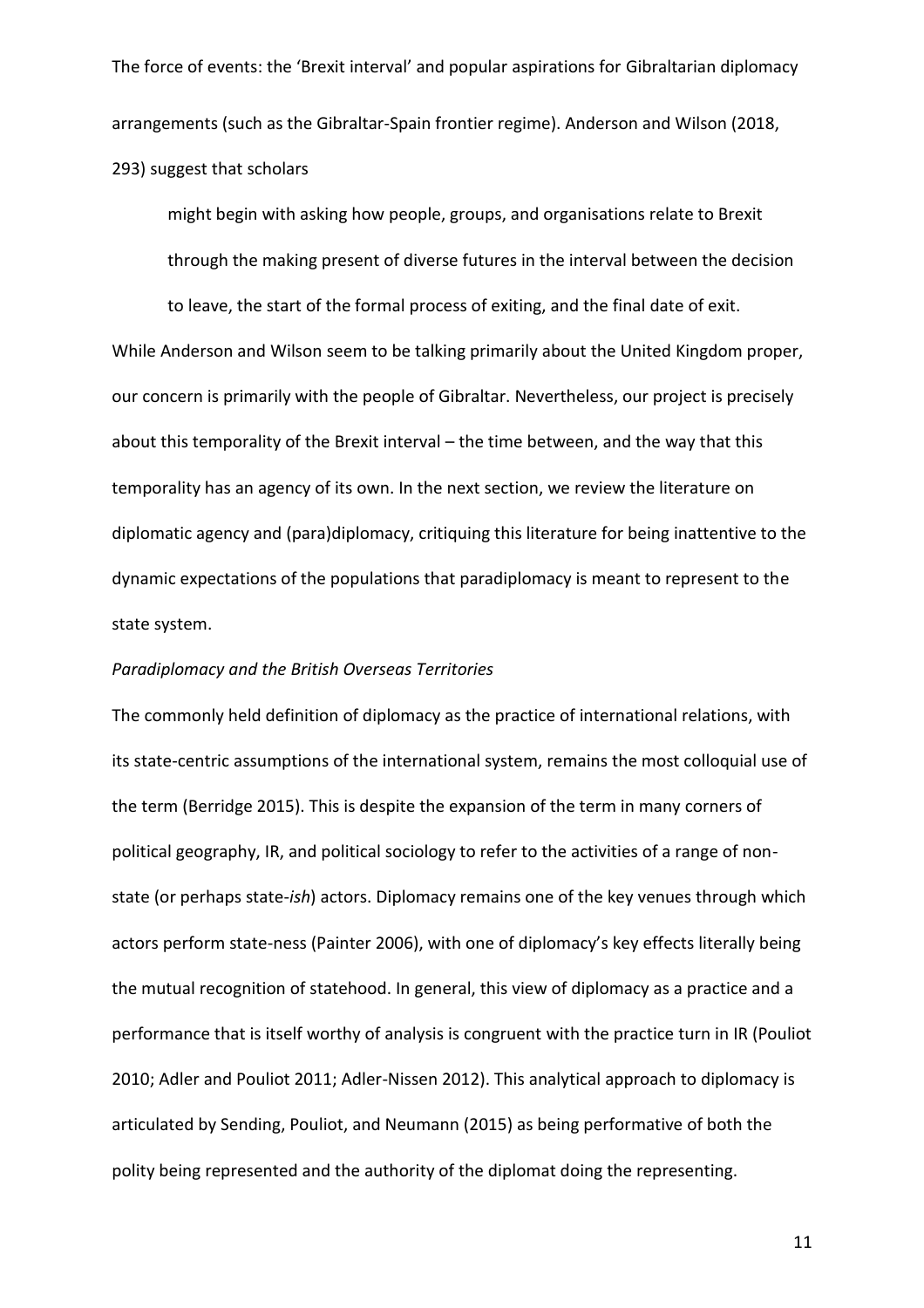Such an approach opens the door to paradiplomacy, or the 'international activities and foreign policy capacities of substate political units (Woolf 2007), sometimes including cities but, more commonly, referring to regional governments' (Jackson 2018, 3). Cornago (2010) argues persuasively that paradiplomacy is effectively caught in a box – states encourage such efforts where it will maximize outcomes (i.e., good governance, state power, or some other formulation) but discourages it when and where it may interfere with the exclusivity of more traditional diplomacy within the club of states. This tension is neatly summarised by Jackson (2018, 3), who argues that 'acceptance of some forms of paradiplomacy by states is a mechanism through which they limit its overall scope.' This sense of paradiplomacy's liminality – as well as the liminality of those who practice it – pervades the literature (McConnell, Moreau, and Dittmer 2012; McConnell 2016b).

Certainly the paradiplomacy of Gibraltar and the other British Overseas Territories fits into the box of liminality described by Cornago and Jackson. The *ad hoc* constitutional arrangements that the UK had allowed to proliferate among its far-flung colonies in the late 20<sup>th</sup> century were consolidated via two White Papers with highly alliterative titles: *Partnerships for Progress and Prosperity* (1999) and *Security, Success and Sustainability* (2012). The 1999 White Paper encouraged a new set of constitutions to be produced throughout the Overseas Territories (Clegg 2013; Clegg and Gold 2011), including in Gibraltar (2006), with the intent of minimizing criticism from the Decolonisation Committee of the United Nations. These constitutions were an advance in terms of self-government, but the 2012 White Paper goes further by explicitly stating that 'The UK Government is responsible for the external relations of the Territories but we encourage Territory Governments to play an active role in building productive links with the wider world' (FCO 2012, 79). This is a classically liminal statement of the Overseas Territories' agency,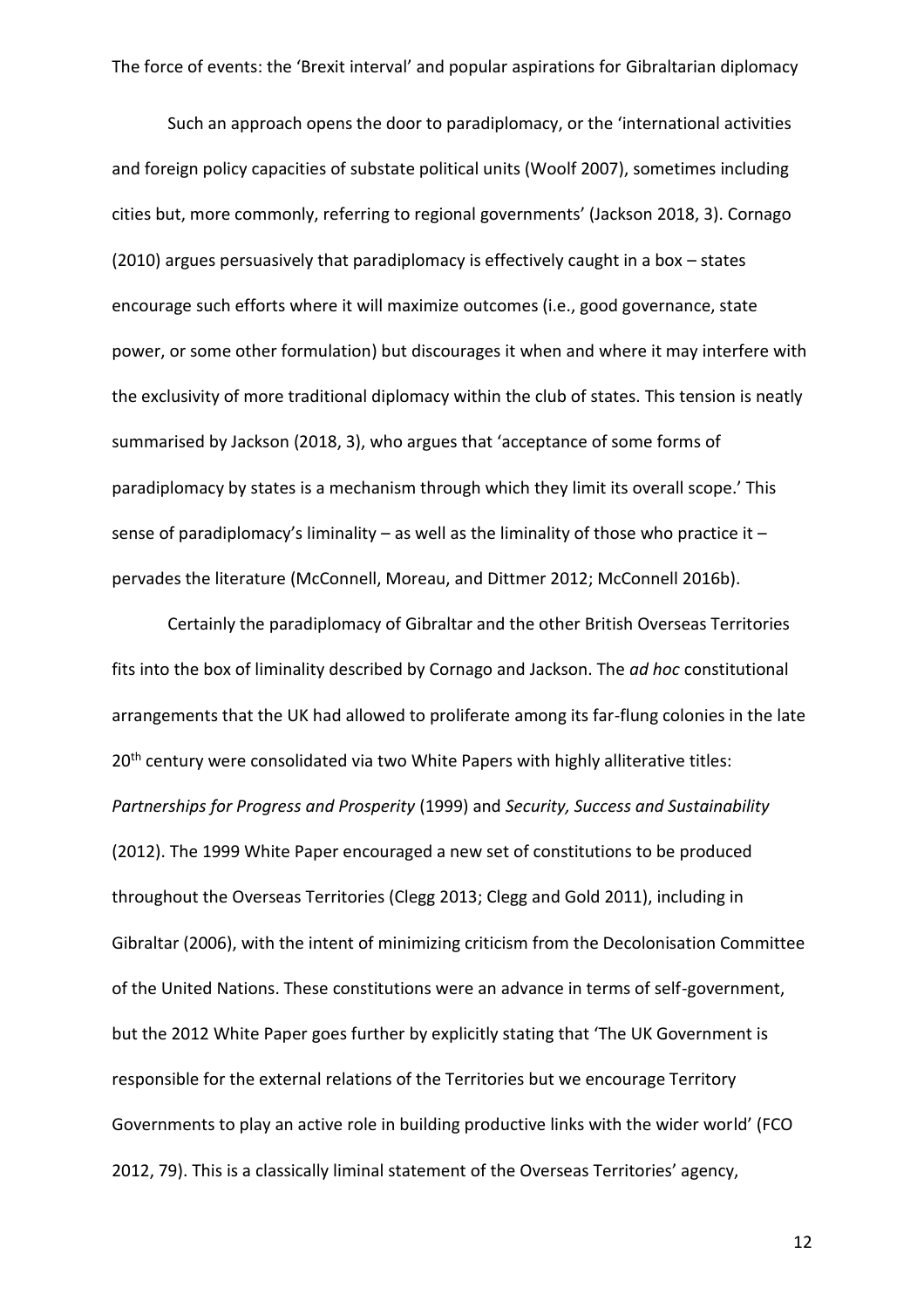reserving the agency to the UK but authorising 'productive links' to be forged by the Territories' governments (see also Rezvani 2015). Legally, this tension is handled by the British Foreign and Commonwealth Office's deployment of 'letters of entrustment' that authorise government officials from the Overseas Territories to represent themselves in narrowly defined forums. In practice, however, the Overseas Territories represent themselves all the time, not least to the UK itself (McConnell and Dittmer 2018). For Gibraltar, as the only British Overseas Territory that was in the EU, this also entailed a permanent representation in Brussels (recently expanded in 2014), and also practical engagement with local authorities in La Linea (the town on the other side of the frontier).

This multi-scalar form of governance was referred to by Gad and Adler-Nissen (2013, 1) as postcolonial sovereignty games, with sovereignty 'not a "thing" that is either present or absent. On the contrary, sovereignty unfolds in the legal and political games [between the Overseas Territory, the state, and the supranational EU] that must be studied as both discourses and practices.' Rather than seeing this via a hierarchical imagination with Gibraltar at the bottom, the UK in the meso-scale, and the EU above them both, Gad and Adler-Nissen are hinting at a much more complicated scenario, in which space and authority are folded over on themselves, in a topological form. Such an imagination calls on us to think not through Bourdieu and the practice turn; rather the spaces of folds and topology belong to the aforementioned Deleuzean philosophy (Buchanan and Lambert 2005). The paradiplomatic practices of Gibraltar and the other Overseas Territories are not just legal/illegal practices (as the letter of entrustment would indicate) but rather are *productive relations generative of political affects* (Protevi 2009). These affects shape the processes that lead to political cognition, both in political elites individually and in broader collective subjects, like Gibraltar (Dittmer 2017). We argue, therefore, that paradiplomacy research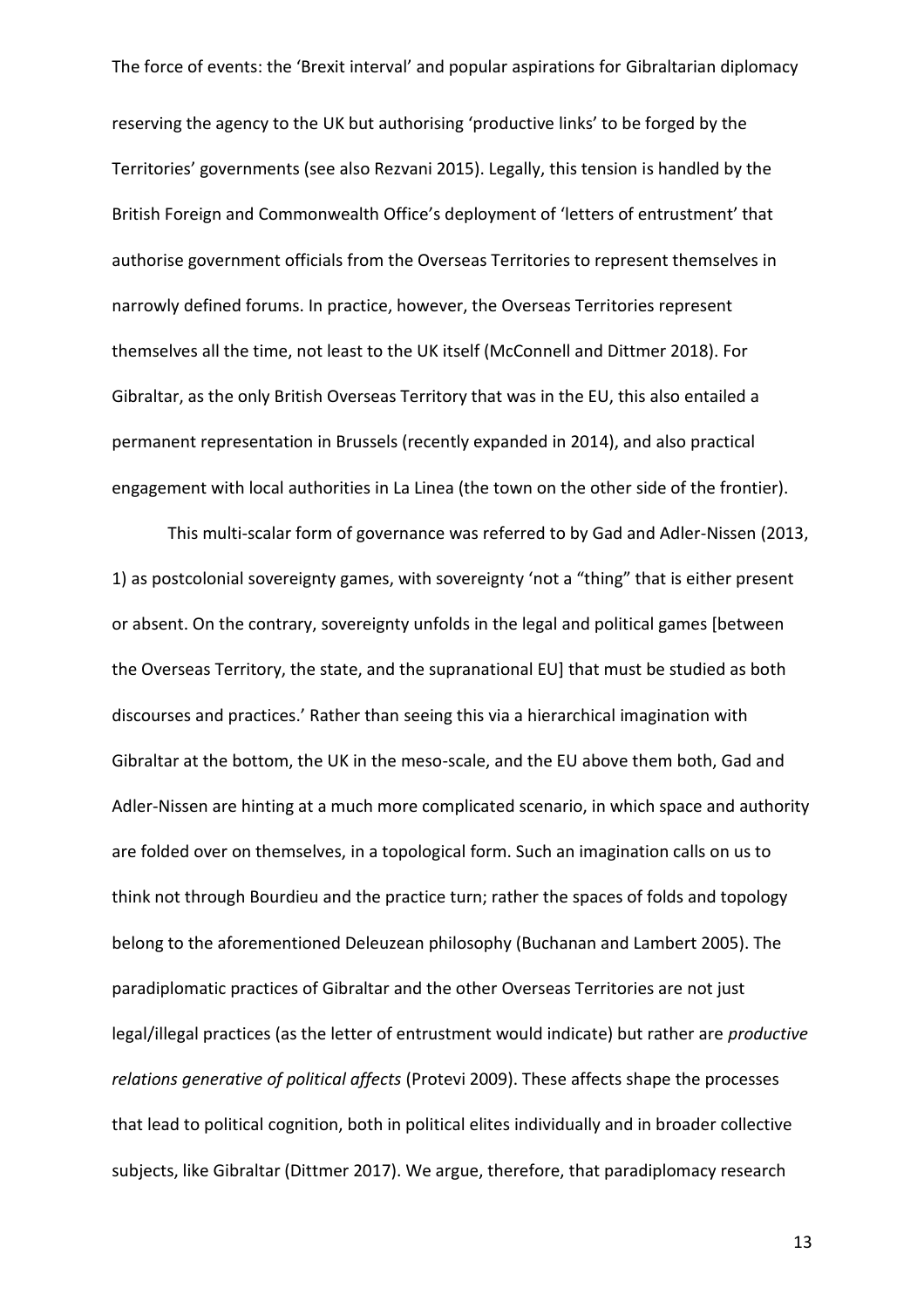has largely focused on governments rather than everyday lives, where affects circulate that shape people's expectations of governmental agency. Here, we argue that the Brexit interval – with its peaks and troughs of activity and crisis – has worked to re-shape Gibraltarians' expectations of their government and its (para)diplomatic agency.

In the next section we turn to our methodology, which utilised survey methods to assess changes to political subjectivity in response to the affective power of the Brexit interval. If this seems an abrupt transition – assemblage theory and surveys are rarely linked – we see it as a way of understanding how individual bodies are being differentially impacted by the affective politics of Brexit and the Gibraltar-Spain frontier (Baker and McGuirk 2017; Colls 2012).

## **Methodology**

This research is based on two surveys carried out in Gibraltar with approximately one year separating them. The first was conducted between 31 March – 1 April 2018, while the second was conducted 11-12 April 2019. The first survey occurred almost two years after the Brexit referendum, but several months before the EU Withdrawal Agreement was concluded. The second survey occurred in the immediate shadow of a no-deal Brexit (first pushed back from 29 March 2019 to 12 April 2019, and then just as the survey was to start it was pushed back to 31 October 2019). Therefore, the two surveys occurred at two different phases of the Brexit 'event', with vastly different affective valences. The surveys were in all other ways identical, and so they allow for comparison of Brexit affects on Gibraltarian political subjectivity.

Respondents had to be 18 years of age or older and 'usually resident' in Gibraltar; this was interpreted as living in Gibraltar over the previous 12 months or intending to live in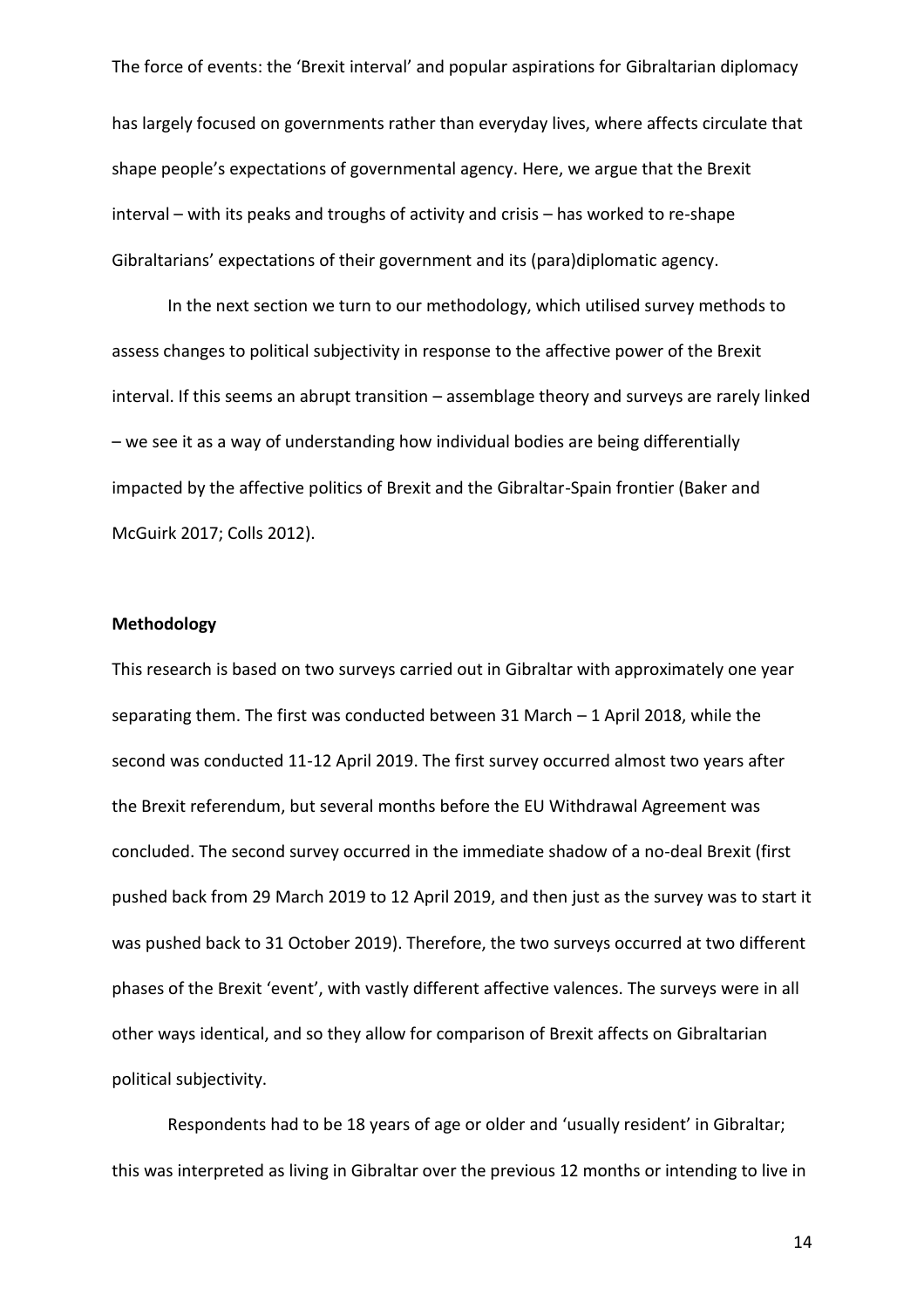Gibraltar for more than 12 months overall. Respondents could be of any citizenship, but UK military personnel and their families were excluded. Initial data collection for the 2018 survey was conducted in pairs, focusing on the major leisure areas of Casemates Square/Main Street and Ocean Village/Waterport. However, this approach found many tourists and not many residents, and so data collection shifted outside the fortress to residential areas on reclaimed land in Northwest Gibraltar. This area led to improved completion rates and served as the basis for the 2019 survey. A quota sample organized around gender parity and age distribution served as the demographic basis of the survey, using the 2012 Census of Gibraltar as a baseline. The profile of survey respondents matched the census with regard to age distribution. In the end, the 2018 survey undercounted women (45% of 292 respondents) while the 2019 survey overcounted them by a similar amount (55% of 286 respondents). The survey was done in English, the official language of Gibraltar. Gibraltarians are generally bilingual (or trilingual, if you include Llanito, the local dialect) with Spanish more popular among older residents and English more popular among the young. The quota sampling ought to account for this bias, although English tends to have higher class connotations and so there may be a bias towards the middle and upper classes, especially in the older stratum of the sample. It may also exclude Spanish citizens living in Gibraltar (although most of the Spanish workforce lives across the frontier). All 578 respondents were provided an information sheet about the survey and gave their informed consent.

The survey questionnaire had four sections, beginning with closed-ended questions and concluding with open-ended questions; this allowed respondents to get comfortable with the survey before being asked about political issues (McLafferty 2016). The first section asked a series of demographic questions, while the second section focused on the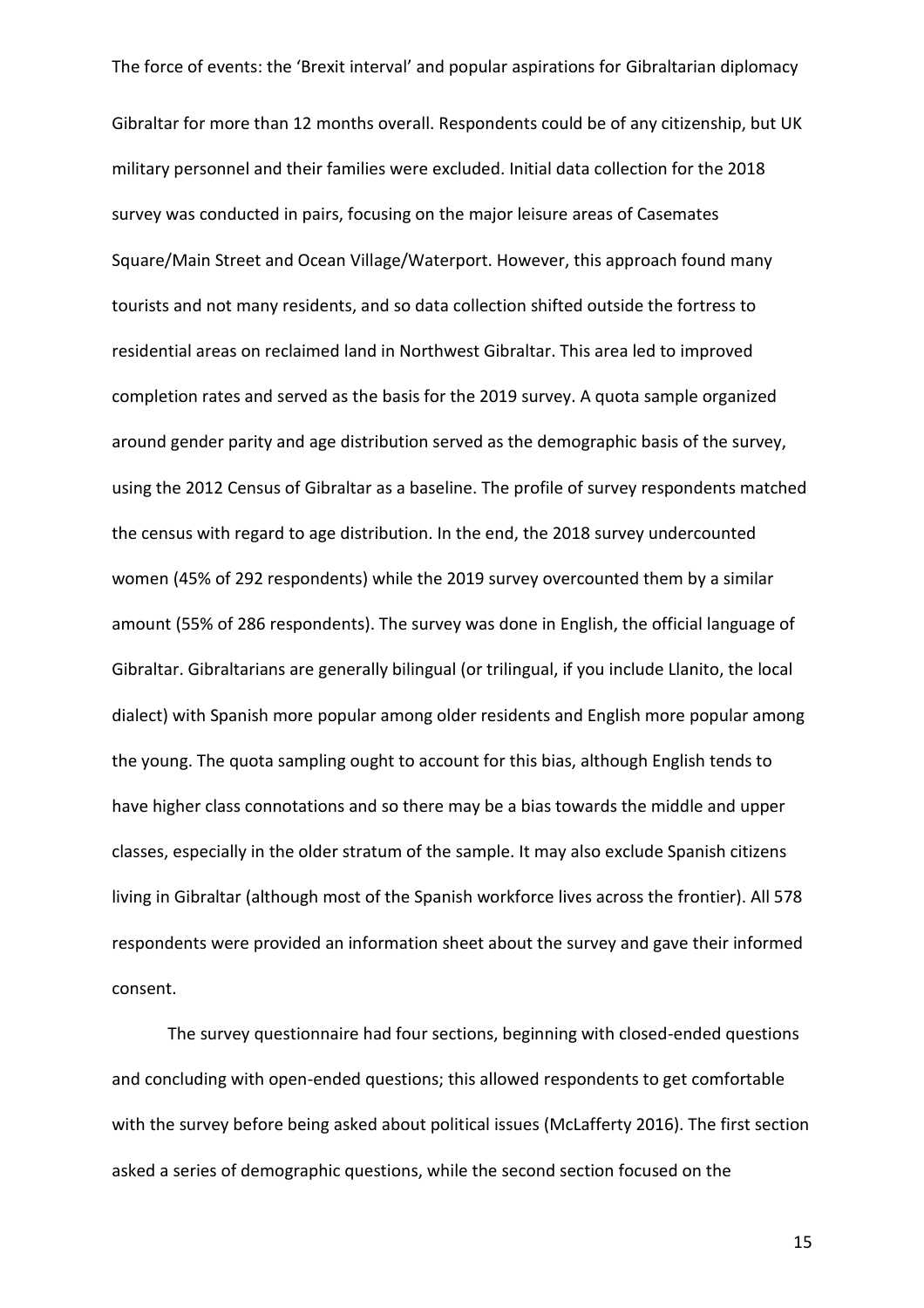The force of events: the 'Brexit interval' and popular aspirations for Gibraltarian diplomacy respondents' current relationship to the frontier. How often did they encounter it? Do they have family, friends, or property on the other side of the frontier? The final question in this section asked respondents how they *felt* about the frontier, in an effort to understand their affective relationship to it (this is the subject of another article – Dittmer et al. 2019).

The third section of the survey specifically raised Brexit, asking respondents to predict its impact on the frontier, and on their everyday lives. How would their lives change, and what actions would they individually take to adapt to a changed frontier? The final section of the survey asked respondents to think not of their own everyday lives after Brexit, but of Gibraltar after Brexit. What would the effects of a tighter border regime be on Gibraltar, and how should the Government of Gibraltar respond to this challenge? Finally, respondents were offered the chance to add their own comments at the end of the survey.

These final three questions ('effects of Brexit', 'Government of Gibraltar action', and 'any other comments') are at the crux of our analysis in this paper. A qualitative (noncomputerised) sentiment analysis was conducted in which each respondent was coded according to their responses to these three questions, although the 'Government of Gibraltar action' question was the first port of call, with the others figuring contextually when necessary. Each respondent was coded with regard to the agency with which she or he narrated the Government of Gibraltar during Brexit. Thus, some respondents argued that the Government of Gibraltar had great diplomatic or other agency (*Gibraltar agency*), while others argued that it had no diplomatic or other agency at all (*Gibraltar no agency*). As coding progressed, it became apparent that other codes were necessary. One code was developed for respondents who argued for the *Status quo at any cost* (such as 'Revoke Article 50', something manifestly not in Gibraltar's remit) while another code was developed for those who thought nothing at all need be done (*Embrace Brexit*). Another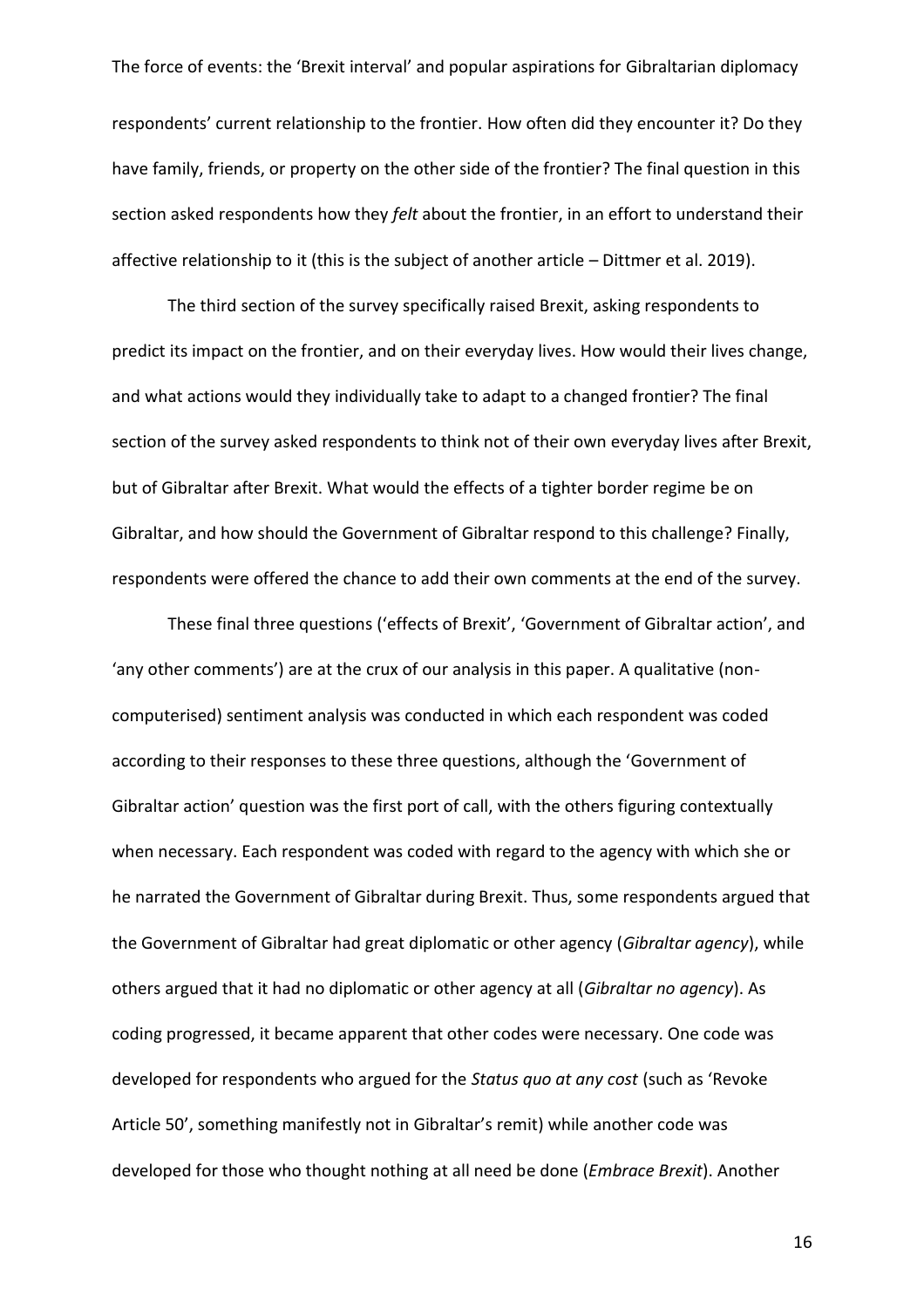code (*Indeterminate agency*) was developed for those who articulated an ambiguous sense of Gibraltarian agency, such as lobbying the UK government (this, arguably, reflects the legal stance of the 2006 Gibraltar constitution, in which the UK is in charge of foreign affairs). A final code was developed for 'other responses', which were frequently *non sequitur* or otherwise unclassifiable responses. While 'other' and non-responses were included in statistical tests, they are excluded from our discussion of descriptive statistics and qualitative analysis.

Given the nominal nature of most of this data, the survey results for both years were compared using a Chi-squared test, which tests for an association (or difference) between two categorical variables, in this case the Brexit coding and the year of the survey. The null hypothesis for such a test would be that there is no relationship between the two years; it should not be surprising that the alternative hypothesis – that there are indeed similar profiles for each year – largely holds. However, there are key points of variation which we explore below. A second set of Chi-squared tests compared the Brexit codes with key demographic categories, while an independent samples Kruskal-Wallace test did so with regard to age. The statistical variation is of course only part of the picture, and so we use the actual open-ended answers of respondents to flesh out how Gibraltar residents think about Brexit and their Government's agency therein.

## **Findings and analysis**

## *Quantitative analysis*

A Chi-squared test compared the 2018 and 2019 surveys with regard to the Brexit codes produced through qualitative sentiment analysis. With a *p* value of 0.002 it is clear that the surveys fundamentally resemble one another, however there is one clear difference: the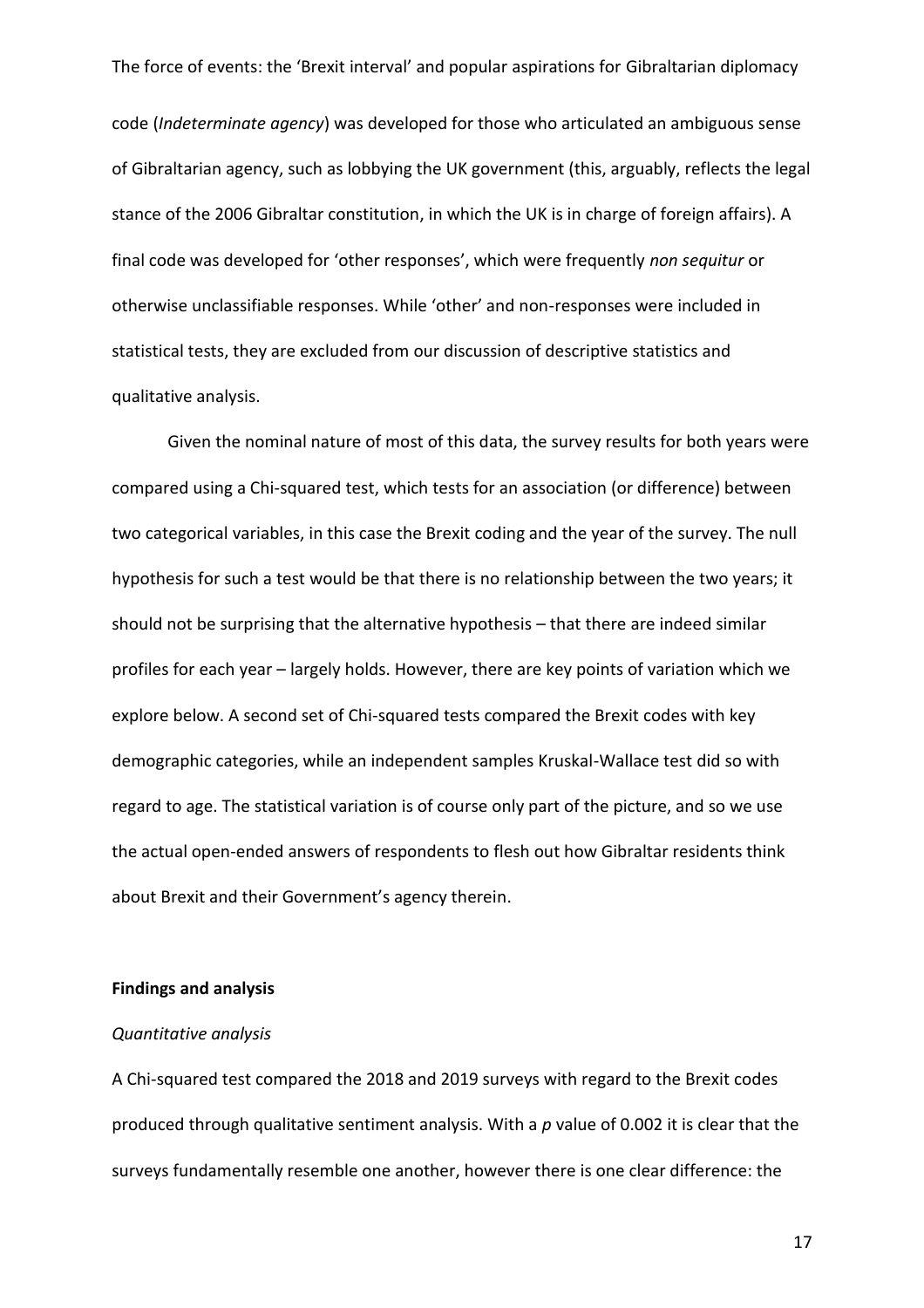The force of events: the 'Brexit interval' and popular aspirations for Gibraltarian diplomacy decline in people arguing for *Indeterminate agency*, which is the code that most clearly maps on to the legal understanding of Gibraltar's diplomatic agency (that is, the ability to lobby Parliament and work with the Foreign and Commonwealth Office) collapsed between 2018 and 2019. We interpret this as a rejection of the status quo with the legal limitations of paradiplomacy, but in favour of what?

Figure 1 more clearly visualises the distribution of codes between the two surveys. It is worth remembering that the 2019 survey is slightly smaller in size than the 2018 survey, and so the expected number of respondents falling into each category ought to be *slightly*  smaller. **[INSERT FIGURE 1 HERE]** Figure 1 makes it clear that the collapse of *Indeterminate agency* is in contradistinction to marked rises in *Gibraltar has agency* and *Status quo at all costs*. If *Status quo at all costs* is interpreted as a sort of super-agency, the ability to wish away Brexit, then it is clear that a large proportion of the respondents fleeing *Indeterminate agency* are seeking greater diplomatic agency by the Government of Gibraltar.

There is also a modest rise in the number of people coded *Gibraltar no agency* and a decline in the number suggesting that Gibraltar should *Embrace Brexit* (it should be noted that the *n* for *Embrace Brexit* is relatively small, and so small variations seems large). These two categories cannot be aggregated in the same way that *Gibraltar has agency* and *Status quo at all costs* can be aggregated, because the former is a statement of agentic capacity while the latter is a normative stance on whether agency ought to be enacted. This perhaps explains the split between the two codes; the affective intensity of the interval led many to seek more diplomatic agency (*Gibraltar has agency* and *Status quo at all costs*) while for others the interval led to a sense of futility and doom because of the failure of paradiplomacy to produce a favourable outcome for Gibraltar (*Gibraltar no agency*). Overall as the potential trauma of Brexit became clearer during the interval, political subjectivities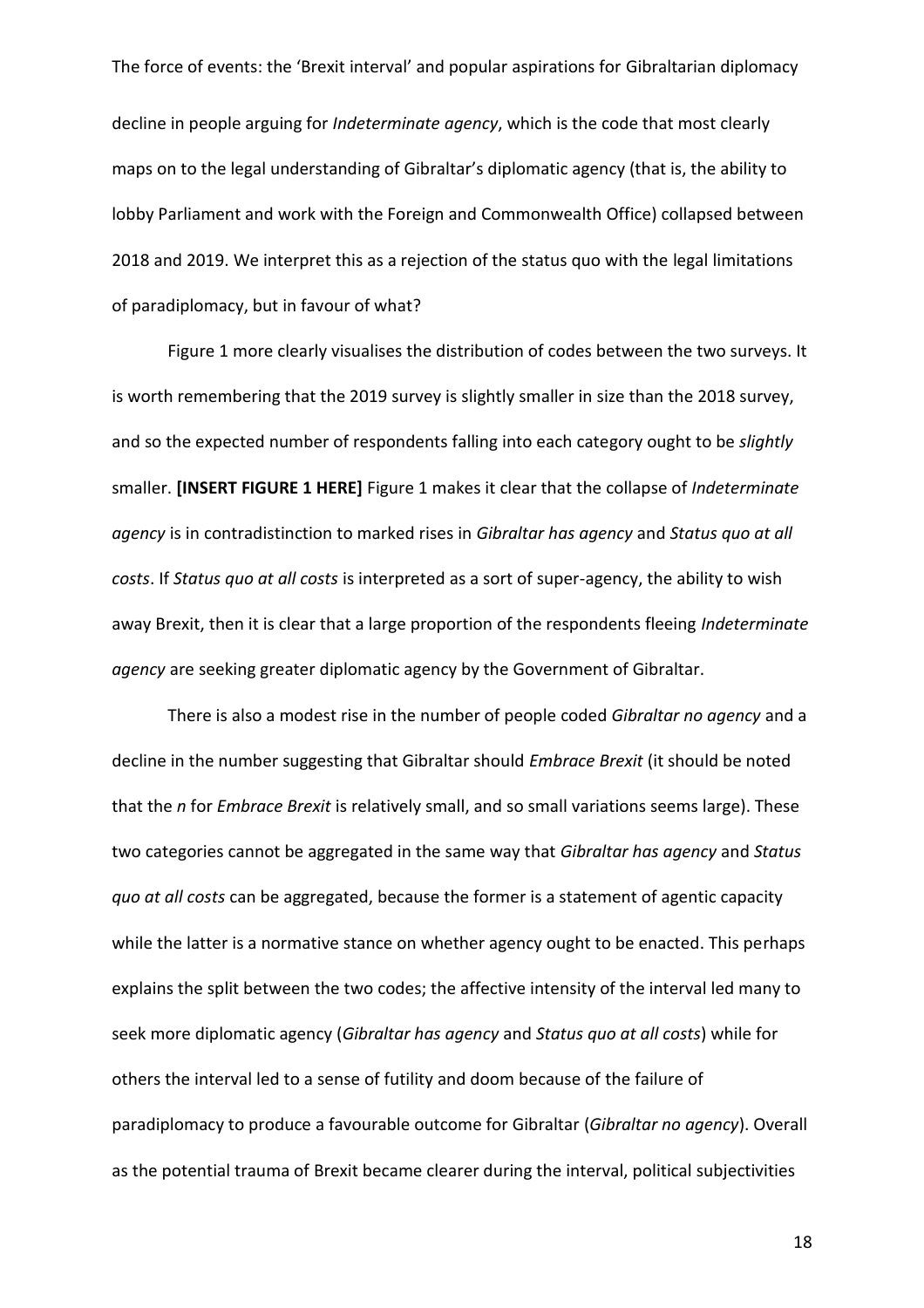The force of events: the 'Brexit interval' and popular aspirations for Gibraltarian diplomacy became reworked such that fewer were complacent about Brexit (decline in *Embrace Brexit*). However, the survey sample was broadly representative (not statistically representative, it should be added) of the residents of Gibraltar. How did the intensity of the interval affect individuated bodies differently?

A Chi-squared test of the Brexit/agency codes' relation to gender, nationality, religion, and border-crossing behaviour for both years revealed no statistically significant relationships. However, an independent samples Kruskal-Wallace test of age and Brexit/agency coding revealed a statistically significant relationship (*p* = 0.00). This relationship is visualised in Figure 2, which is a simple boxplot of the variation in age across the Brexit/agency codes. **[Figure 2 near here]** A simple boxplot visualises numerical data (in this case, age) through its quartiles. That is, the line in the box indicates the median, while the top and bottom of the box indicate the range included within the second and third quartiles. The top of and bottom of each plot indicate the minimum and maximum value for that Brexit/agency code. In short, Figure 2 is an easy way to (imperfectly) examine why the Kruskal-Wallis test revealed a statistically significant relationship between age and Brexit/agency code.

What is apparent from the chart is a substantial age difference between the respondents that endorse agentic (or super-agentic, in the case of *Status quo at all costs*) notions of Gibraltarian diplomacy and those who adhere to more traditional (or even pessimistic) views on Gibraltarian diplomacy. The median age of respondents for both *Gibraltar Agency* and *Status quo at all costs* is under 40, although *Status quo* skews older in its age distribution within the second and third quartiles. The median age for respondents coded *Gibraltar no agency* and *Indeterminate agency* is in the low to mid 50s, with the age distribution appropriately higher; *Gibraltar no agency* has a relatively high median given its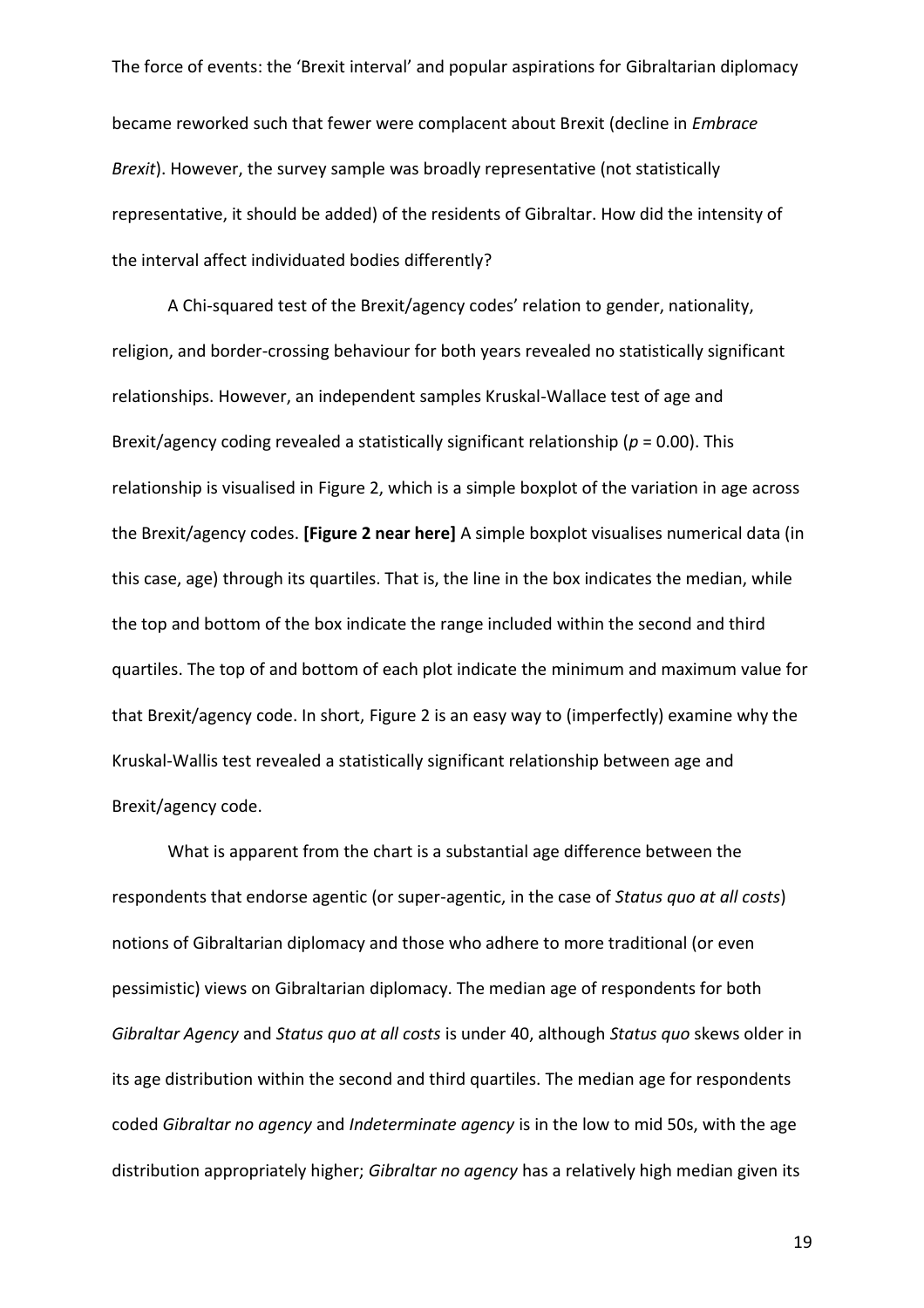The force of events: the 'Brexit interval' and popular aspirations for Gibraltarian diplomacy quartiles, which indicates a clustering of respondents around age 60. *Embrace Brexit* has a similar median and age distribution to *Gibraltar no agency* and *Indeterminate agency* but recall that it both has a small *N* and is a normative stance on Brexit rather than a particular view on Gibraltarian diplomatic agency. Nevertheless, it may be useful to link these respondents with those who assert that Gibraltar has little to no diplomatic influence, especially when Brexit is pushed to its nihilistic limits (for more on this, see qualitative analysis below).

To summarise our quantitative findings, we would argue that while the profiles of respondents' views on Brexit and Gibraltar's ability to shape events are fundamentally similar from 2018 to 2019, there has been a serious decline in the number of respondents who are coded as *Indeterminate agency*, and these have been generally replaced by respondents who are coded either *Gibraltar agency*, *Status quo at all costs*, and *Gibraltar no agency*. This is interpreted as the Brexit interval's affective impact on the political subjectivities of Gibraltarians, who are enmeshed in a media/governmental assemblage that enables collective anxieties to become manifest in individual bodies. This has pushed some to advocate for greater Gibraltarian diplomatic agency and has pushed some others to a sense of being out-of-control. These affective forces seem to be refracted through bodies that are shaped differently by time, with the agentic (or super-agentic) view of Gibraltarian diplomacy tending to be held by younger respondents while the less agentic view tending to be held by older respondents. While there are of course young and old in each coding category, it is perhaps indicative that the top of the third quartile for both *Gibraltar agency* and *Status quo at all costs* is at or below the median for *Gibraltar no agency*. This quantitative analysis is – we hope – illuminating. But the Brexit/agency codes are of course an amalgamation of a wide range of views. In what follows we attempt to unpack these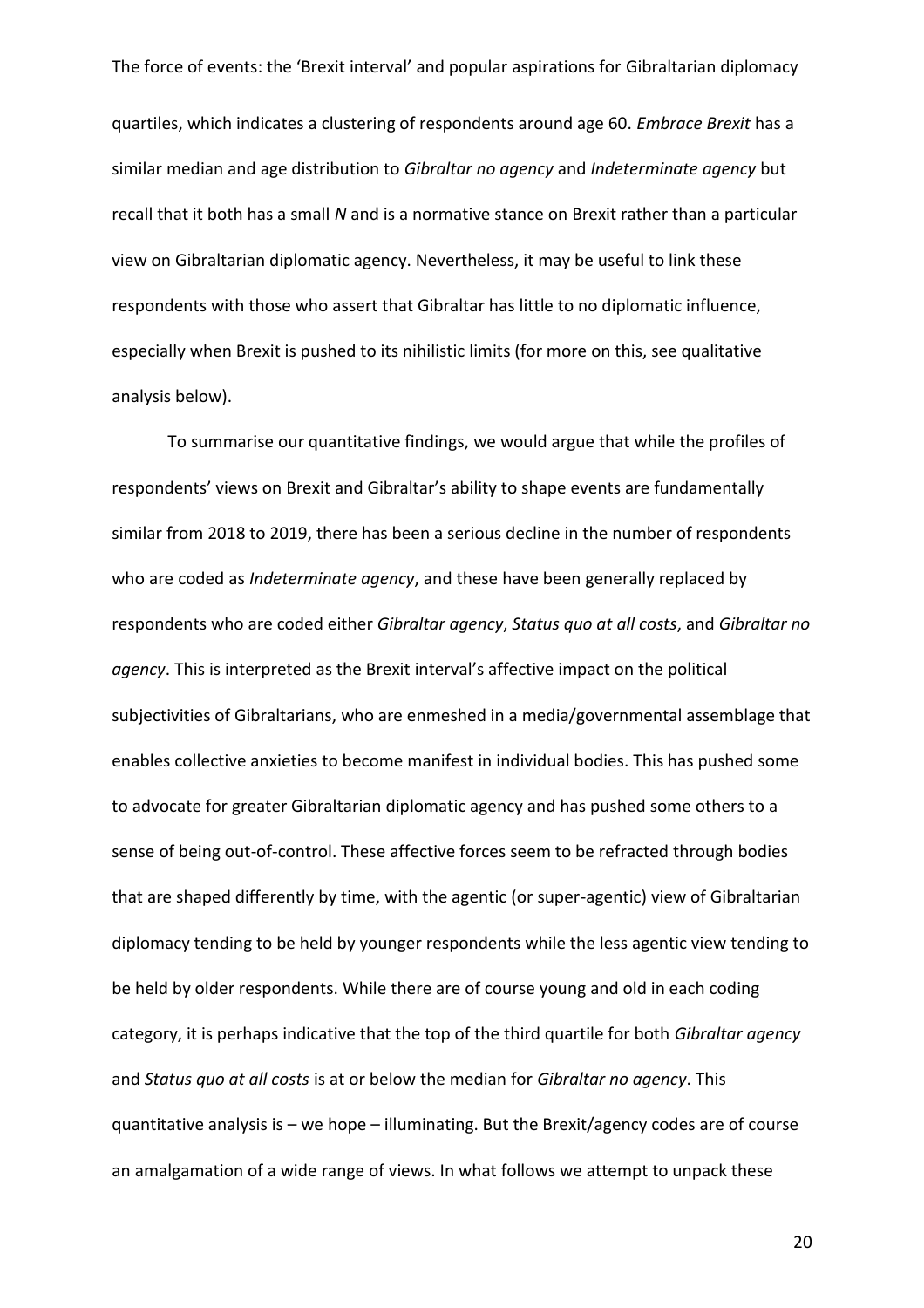The force of events: the 'Brexit interval' and popular aspirations for Gibraltarian diplomacy codes, showing the full range of orientations towards diplomatic capability (and Brexit) within.

#### *Qualitative analysis*

The two codes with which the analytical process began – derived from our research interests in paradiplomacy and Brexit – were *Gibraltar agency* and *Gibraltar no agency*. As stated earlier, these codes were derived primarily from the 'in your opinion, what should the Government of Gibraltar do?' question, with 'how do you think a tightened border would affect Gibraltarian society?' and 'Any other comments or suggestions' as context to help determine the respondents' view of Gibraltarian agency.

The most obvious way in which Gibraltarian diplomatic agency was articulated was through a call for independence. This was sometimes articulated hesitantly, as in 'Leave the UK and make our own country – but this is not realistic' (respondent 8, 2019 survey, age 29), and sometimes in a more full-throated fashion, as with the claim to an already-existing sovereignty: the Gibraltarian Government 'should fight for their own independence. This is an independent country' (respondent 106, 2018 survey, age 66). In other cases, the question of sovereignty was articulated in a more roundabout fashion. For instance, several respondents to the 2018 survey (before any Withdrawal Agreement was agreed) argued that Gibraltar should 'have our own decision and vote' (respondent 318, age 22) and there should be a 'referendum to see what Gibraltar thinks about the EU and the UK (respondent 262, age 66). This idea embeds the notion of self-determination at the core of Gibraltarian nationhood, but also ignores the constitutional context in which Gibraltar is embedded. Nevertheless, the latter quote indicates a sense of openness and fluidity to that context, offering tacitly the possibility of other arrangements being possible, including some form of self-governance within the European framework (rather than the British one). The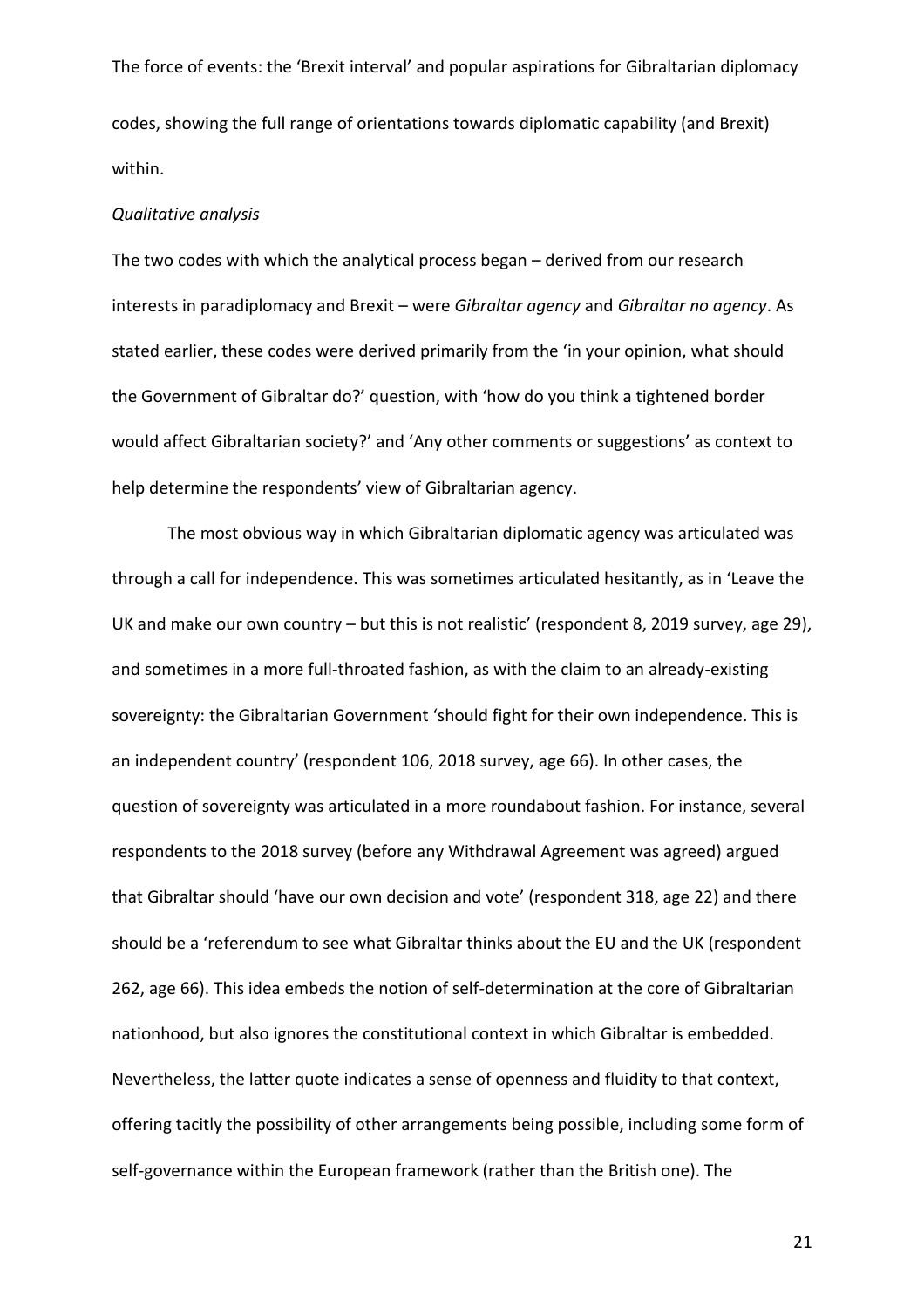importance of the EU to Gibraltarian self-governance was highlighted by respondent 221 (2019 survey, age 42), who argued that Gibraltar should gain 'independence from the UK; fight for our right to stay in the EU but do not give sovereignty to Spain.' This points to the role of the EU in 'postcolonial sovereignty games' as highlighted by Gad and Adler-Nissen (2013). Rather, the EU has provided both a legal framework in which Gibraltar was able to speak on its own behalf (that the EU was understood in relation to Gibraltar's domestic affairs, rather than its external affairs, was agreed in the 2006 Constitution of Gibraltar) and also an alternative source of legitimacy beyond the UK.

Beyond calls for independence, referenda, and sovereignty, those coded as *Gibraltar agency* also called for a range of diplomatic initiatives. These might be categorised in three ways. First, some respondents argued for a deeper diplomatic engagement with Spain, seeing Spain as the key interlocutor. Respondent 108 (2018 survey, age 21) argued for the Government of Gibraltar to 'open talks with Spain to keep things as open as possible,' while respondent 60 (2019 survey, age 40) suggested the Government 'get down from their high throne and realise they need to create a deal with Spain.' Given that Gibraltar has vigorously met with representatives of EU member-states – including Spain – during the Brexit process, this seems to indicate a belief in the capability of Gibraltar to conclude 'a deal' on its own. This may reflect confusion on the part of Gibraltarians on the scope of the deal-making that is authorised by the UK government; while Gibraltar was active in negotiating technical details with Spain around cross-border topics such as taxation, air travel infrastructure, and anti-smuggling measures, it cannot arrive at a 'deal' in the same way that the UK can.

The same belief in Gibraltarian diplomatic agency could manifest in entirely different tone, such as the claim by respondent 138 (2019 survey, age 60) that Gibraltar should 'strengthen ties with places like Morocco and Portugal…links to Commonwealth countries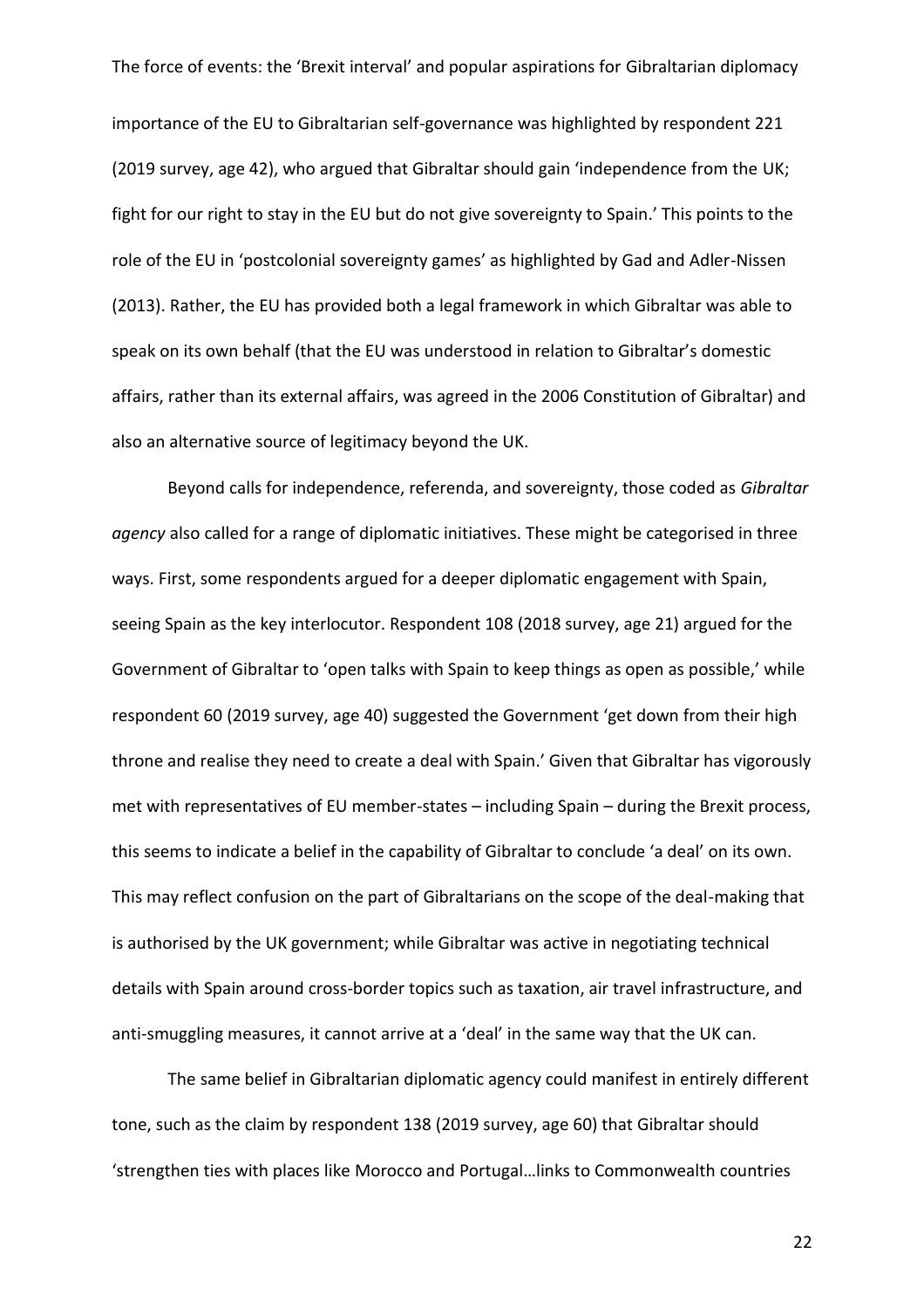The force of events: the 'Brexit interval' and popular aspirations for Gibraltarian diplomacy should be strengthened.' Here reference is made to two other polities in the region of the Straits of Gibraltar, both of which have historically had strong links with Gibraltar (during the frontier closure, Gibraltar imported most of its food and labour from Morocco). Respondent 163 (2019 survey, age 65) and respondent 233 (2019 survey, age 23) also invoked the frontier closure when they called for the Government to 'organise more ferries to Morocco' and to make a 'trade deal with Morocco for food maybe, but under no circumstances relations with Spain.' This instinctive reflex to the diplomatic tactics of the Franco era indicates the triggering of a collective somatic marker (Connolly 2002) in some of the population – some of whom were not even alive at that time – by the affective force of the Brexit interval.

A final version of this call for greater diplomatic engagement threads the needle between these two positions by calling for greater engagement with local Spanish government and with the nations of the United Kingdom. This hews closer to traditional paradiplomacy in that it locates Gibraltar outside of the state system, but recognises it has the ability to engage in relations. For instance, respondent 253 (2018 survey, age 46) argues that 'if Northern Ireland obtains inclusion in the Customs Union and Single Market, the Government should press as hard as we can on that front.' Similarly, respondent 248 (2018 survey, age 62) urges greater 'cooperation with the local region [Andalucía], but not with central government as that is impossible.' Both of these examples indicate the freedom that Gibraltarians perceive within the rhizomatic world of European diplomacy.

The code *Gibraltar no agency* had fewer permutations, although there was some variation among the respondents. The strongest component of this code was among respondents who explicitly highlighted the hierarchical relationship between Gibraltar and the UK. By way of example, respondent 102 (2018 survey, age 71) argued that 'there isn't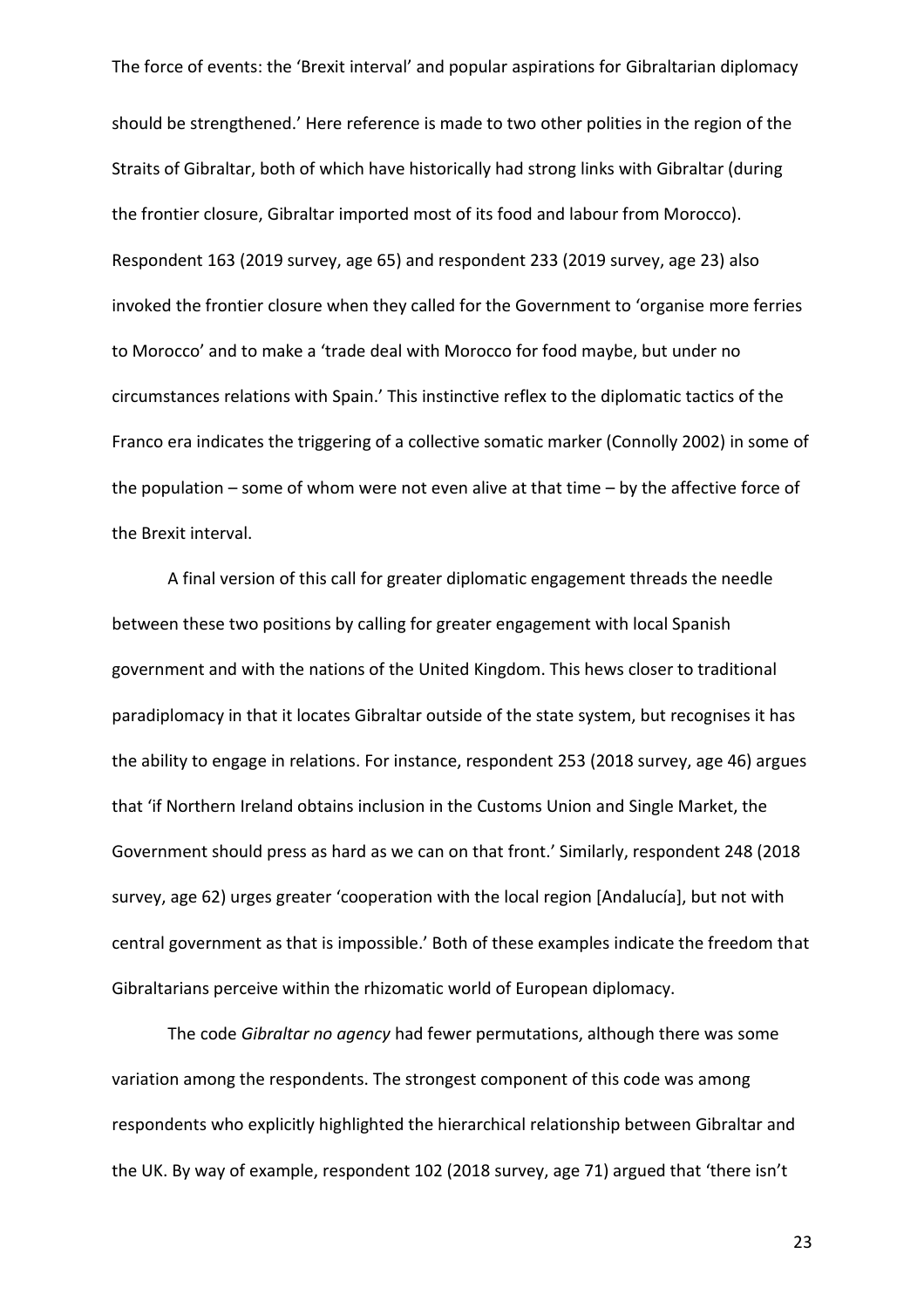much they can do. Britain is "the master" so they can give us assurance that we will be looked after,' while respondent 251 (2019 survey, age 32) said 'we are a colony; we can't do anything.' This invocation of Gibraltar as a 'colony' is interesting given how averse both the UK and the Government of Gibraltar are to that nomenclature (Reuters 2019). Respondent 328 (2018 survey, age 25) noted the subordination inherent to Gibraltar's position: 'They are doing all they can, putting their faith in the UK government, but there is not much else they can do.' In short, Gibraltar is portrayed as a bit player in the world of states.

A different version of this is not antagonistic to the world of states, but rather is rooted in a sense of congruence between Gibraltar and the UK. In this line of argument, Gibraltar's link to the UK is so strong that their interests converge. For example, respondent 331 (2018 survey, age 56) noted that Gibraltar's government has to 'go with the flow. They can't do much, have to go with the majority.' This description of the situation sublimates the Gibraltarian vote within the larger UK vote to leave the EU, rather than emphasising the strong Remain vote in Gibraltar and their unique interests. A related form of answer emphasised the loyalty of Gibraltar to the UK, which differs from the above in that it does distinguish between the two polities but promotes a voluntary (hierarchical) association between them. 'Impossible for the Gibraltarian Government to change anything. We should stay with the UK through good and bad,' (Respondent 111, 2019 survey, age 52). To summarise, those asserting that Gibraltar had no agency were either arguing for its abject constitutional position in relation to the UK or lamenting Gibraltar's tiny sliver of the overall UK electorate. These stances – which position Gibraltar differently vis-à-vis the UK – nevertheless converge in a sense of diplomatic futility.

Nestled uncomfortably between these two codes is *Indeterminate agency*. This code was not anticipated; rather it was developed during the coding process in response to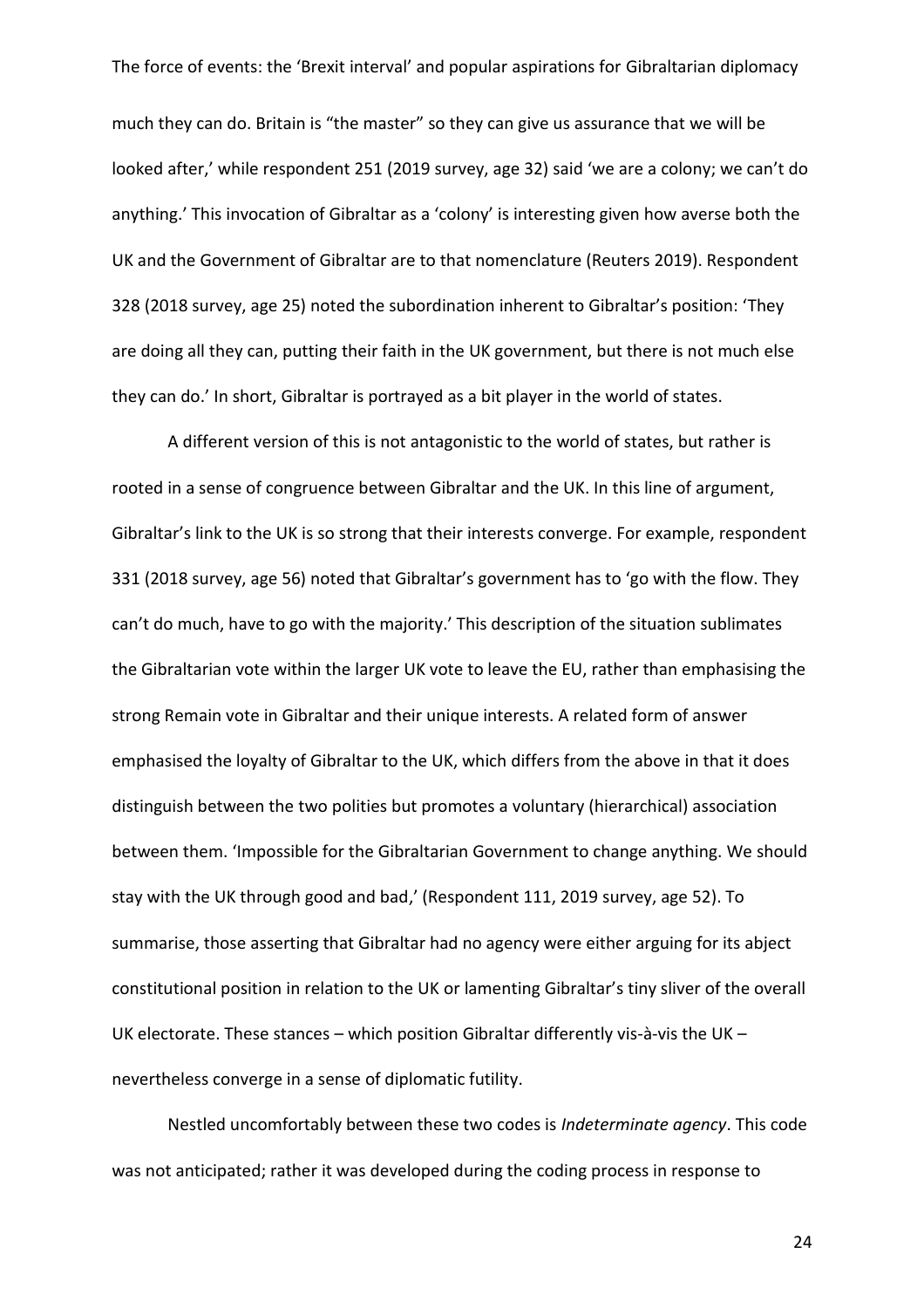survey answers that imagined Gibraltar as having agency, but agency that was nondiplomatic and limited (without being entirely absent). Frequently, this took the form of lobbying the UK government – which flows from the strict reading of the 2006 Constitution and its allocation of Gibraltar's external affairs to the UK. Respondent 47 (2019 survey, age 80) gave a prototypical answer in this vein when she answered that the Gibraltarian Government is 'doing enough by the Chief Minister going to the UK and EU for meetings.' Similarly, respondent 203 (2018 survey, age 51) argued that 'the Government is working hard to get Gibraltar's interests recognised, which is all they can do.' In short, those asserting these views emphasised Gibraltar's ability to exert limited agency through the UK, under certain circumstances.

Other replies included in this code ranged further from Gibraltar's constitutional right to lobby the UK Government to have their interests recognized, and included vague assertions of agency but with limited aims. Respondent 243 (2018 survey, age 49) wanted the Chief Minister to 'try not to let it affect Gibraltarians' (note the emphasis on 'try') while respondent 291 (2018 survey, age 53) urged the Gibraltarian Government to 'remain professional and not retaliate. Think things through without reacting.' Answers such as these impute some ability to shape events without clearly asserting (or denying) diplomatic agency. Recall that it was this category that collapsed between 2018 and 2019, as the Brexit interval re-worked (some) political subjectivities in Gibraltar. We argue that the affective intensities of Brexit made this kind of patient lobbying less palatable to a Gibraltarian population that either wanted a stronger sense of tangible influence over the event's unfolding or that, conversely, gave up on any sense of agency within the event.

The respondents who were coded as *Status quo at all costs* were imagined above as those advocating a kind of Gibraltarian diplomatic super-agency, in which Brexit could be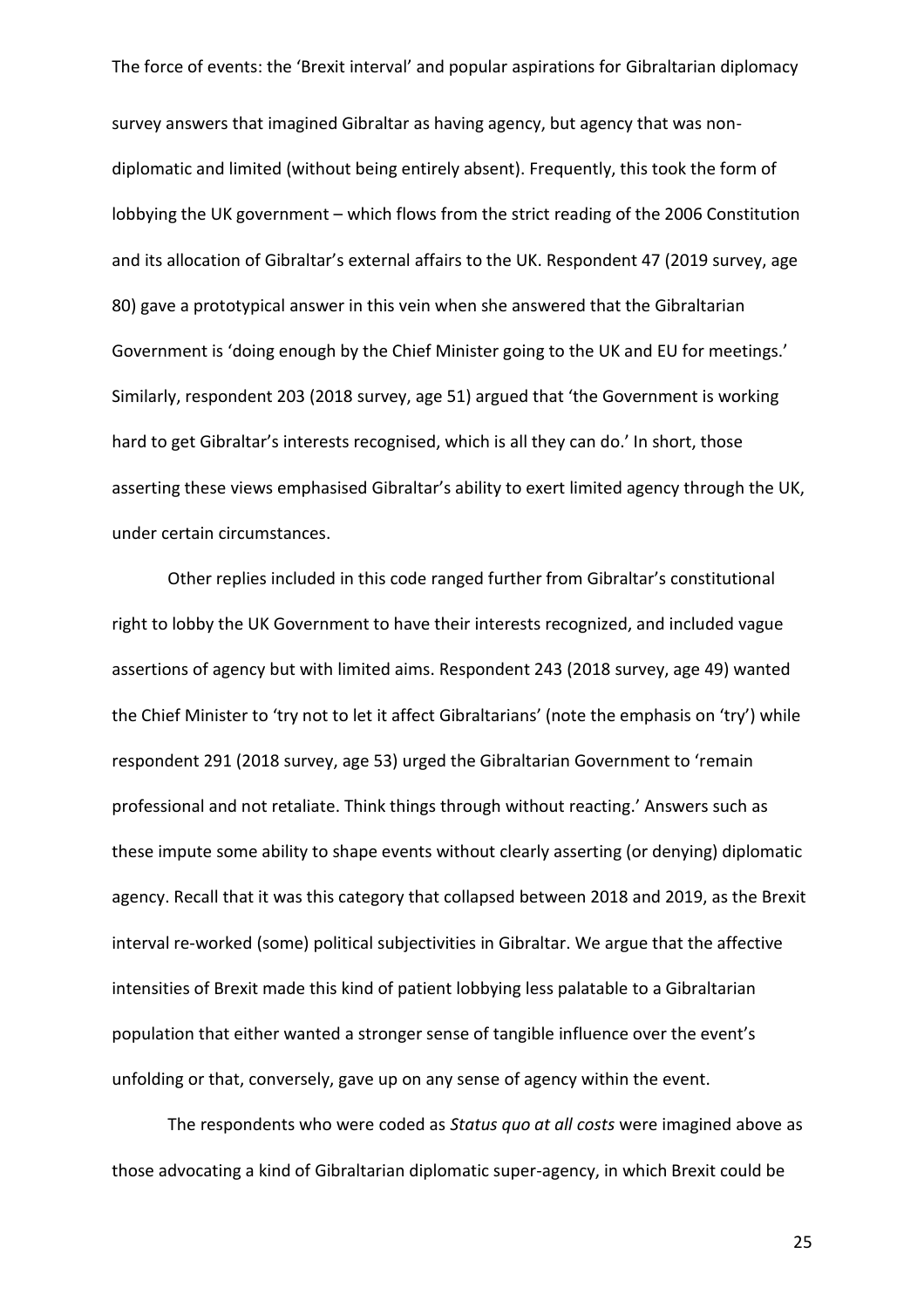unilaterally cancelled or its effects wished away. When considered in its qualitative depth, however, this super-agentic code might also be understood as rooted in an affect of despair emergent from the *lack* of Gibraltarian agency within the Brexit interval. Perhaps the most plaintive response of this type was respondent 33 (2019 survey, age 35), who simply asked the Government of Gibraltar to 'make sure our lives don't change.' The embodied dimension to this affect was apparent in some comments, such as that of respondent 101 (2019 survey, age 21), who said that 'it's all very unsettling.' Other common responses focused on the border, with Gibraltarian respondents asking for it to remain open, and Spanish or Moroccan residents asking for preferential access to be given to their own nationality. A subset of this code mirrored Remain discourse in the UK, calling for Article 50 to be revoked, or for a new referendum to be held. Some respondents also called into question 'the truth behind how and why people voted in the referendum,' (respondent 116, 2019 survey, age 32).

The final code to be analysed, *Embrace Brexit*, differs from the above in that it is a response of intentional non-agency towards Brexit. Given only 4% of the electorate voted for Brexit, we should not be surprised to have encountered so few respondents who could be coded this way. Even with a relatively small *N*, however, several strains of response are possible, especially when the Brexit interval is taken into account. In 2018, some respondents articulated an isolationist, anti-globalisation view on Brexit; for example, respondent 259 (age 59) arguing that 'so much money is wasted on competing with globalisation; we need to live isolationist.' This same respondent, in answering the question about what the Gibraltar Government should do, replied that he would 'shoot all liberalised elites', mirroring much online discourse around Brexit (Walker *et al.* 2018). Some drew inspiration from Gibraltar's long history of exploiting loopholes, such as its free port status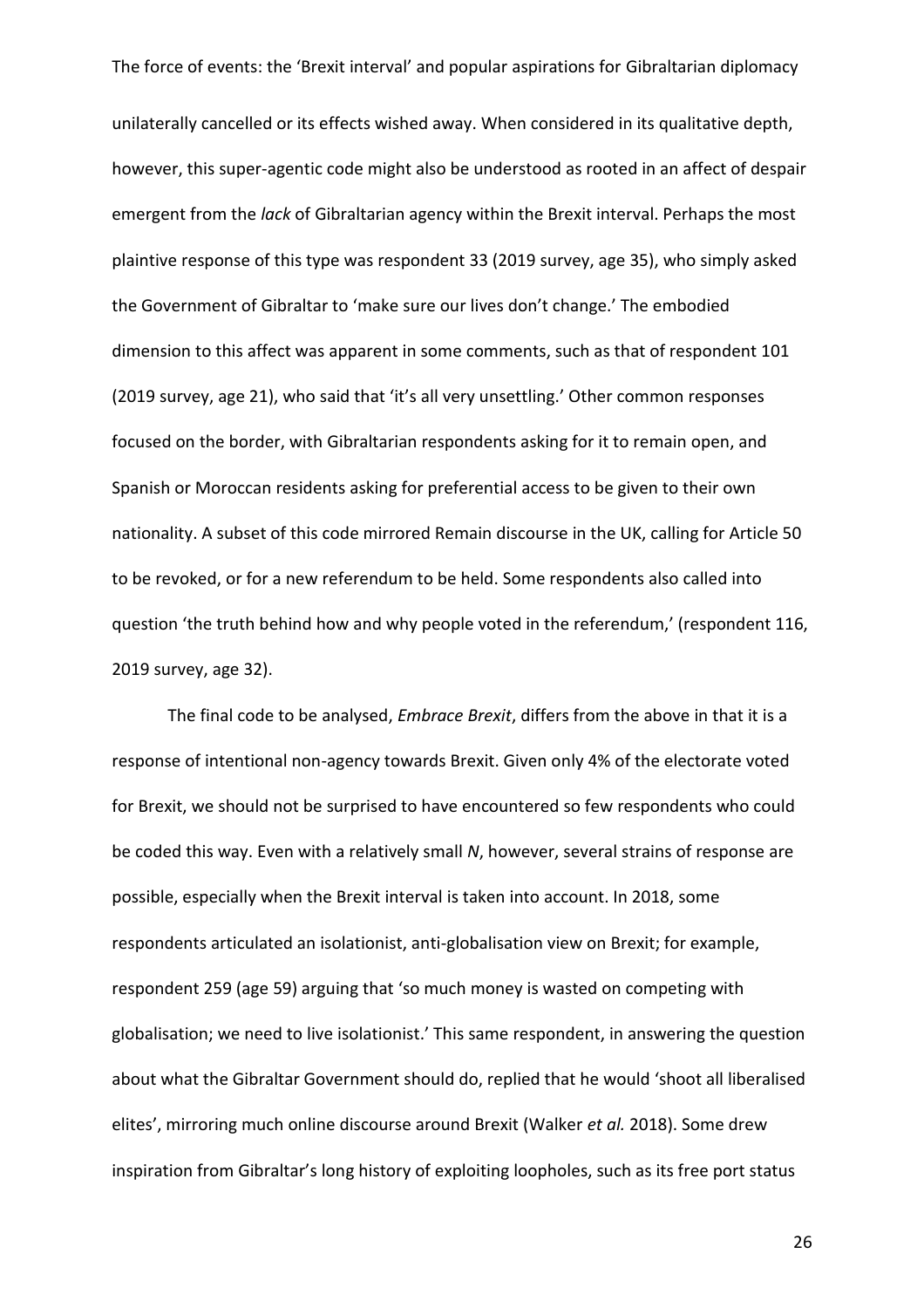The force of events: the 'Brexit interval' and popular aspirations for Gibraltarian diplomacy (given by Queen Anne), for economic gain (Howes 1946). Shedding EU regulation might give Gibraltar an advantage in, say, the economies revolving around cryptocurrencies.

By 2019, much of the anti-globalisation discourse had dropped out of the *Embrace Brexit* code. However, what remained was a sharp focus – also discernible in the 2018 surveys – on the possibility of disentangling Gibraltar from economic and social integration with Spain, specifically. For instance, respondent 101 (2018 survey, age 42) saw Brexit as a chance to 'get rid of Spanish workers and people; they work for really low wages, too low for us to compete with'. Respondent 124 (2019 survey, age 44) argued that Brexit 'won't affect us, it will affect La Linea [the neighbouring border town]; we Gibraltarians won't go over and spend money.' This view sees the economic asymmetry between Gibraltar and La Linea as insulating Gibraltar from the shock of severed labour and other markets. Others were less dismissive of the economic shock (temporary food shortages, etc) but thought it would be worth it. Nevertheless, there is a tendency among those coded *Embrace Brexit* to link EU membership broadly with Spain specifically, as in this quote from respondent 133 (2018 survey, age 59): 'They're backward in Spain. Not forward thinking. […] The EU is corrupt, and Britain puts in more money than they get back.' Therefore, Brexit can be seen in the particularly Gibraltarian context of several centuries of contestation with Spain.

# **Conclusions**

In this article, we have articulated the quantitative results of a longitudinal survey of Gibraltarian residents with regard to Brexit and their concerns over their frontier with Spain. This may seem to be an odd way to go about advancing research on paradiplomacy and assemblage theory, but the longitudinal approach allows us to consider the impact of time – when linked to the affective forces produced by socio-material processes such as Brexit – on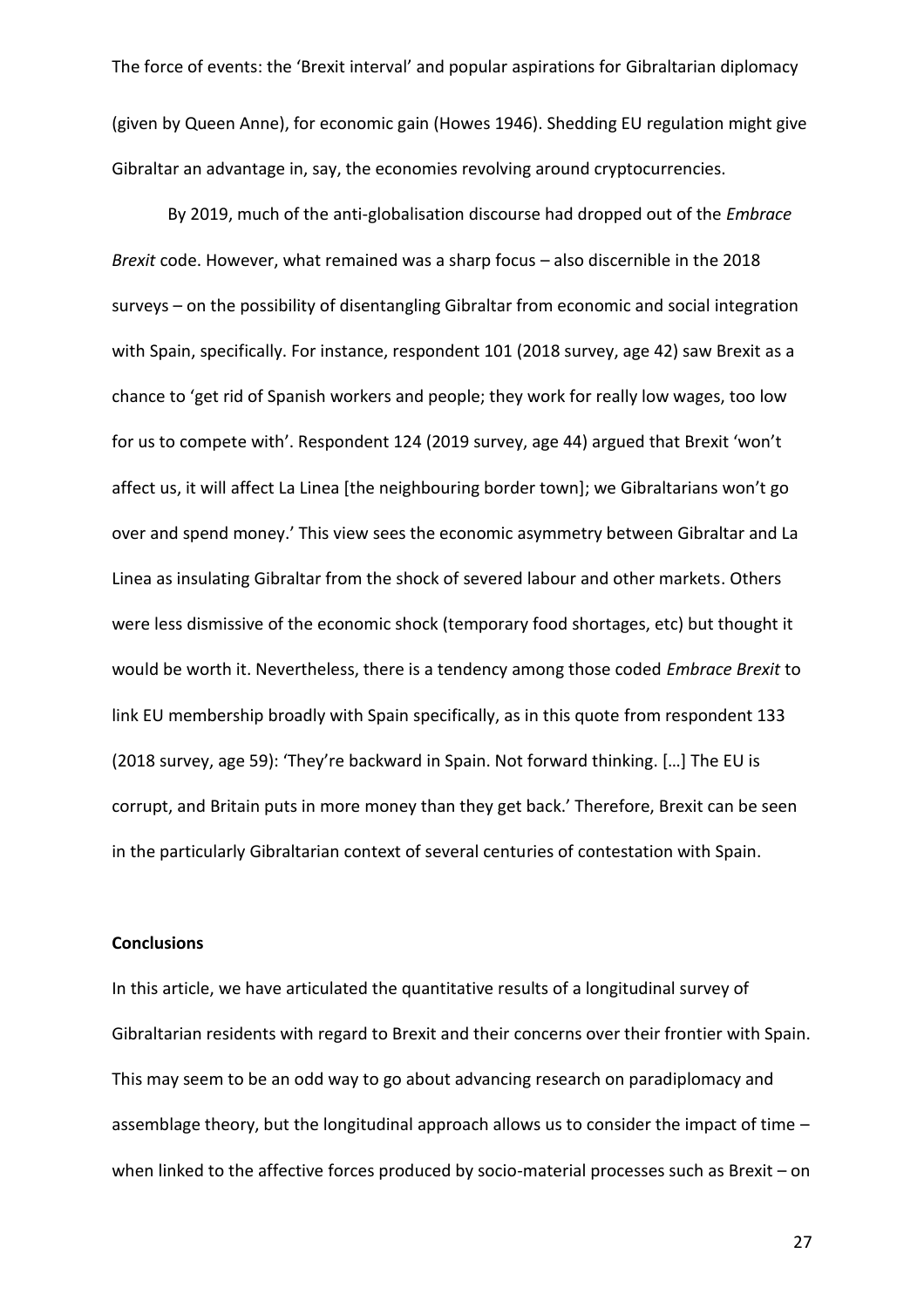The force of events: the 'Brexit interval' and popular aspirations for Gibraltarian diplomacy political subjectivities in everyday life. We would like to briefly summarise our empirical findings before sketching out some conceptual implications.

First, once respondents were coded according to their responses to questions about Brexit and the Gibraltarian Government's agency we found that the affective force of the interval (during which a 'hard Brexit' withdrawal agreement was agreed and in which a 'no deal' Brexit was narrowly avoided) had led to a decrease in the number of respondents who articulated *Indeterminate agency*, and an increase in the number of respondents who articulated *Gibraltar agency*, *Gibraltar no agency*, and *Status quo at all costs*. A statistically significant distinction can be found in the age of those allocated the more 'agentic' codes in contrast to those allocated the less agentic codes (and also *Embrace Brexit*), with those advocating *more diplomatic agency* typically younger than those couching their response in terms of futility or *a lack of diplomatic agency*.

Second, the qualitative answers on which the Brexit/agency codes are based help to illustrate the range of views encompassed within each. *Gibraltar agency* had the most diversity, ranging from support for independence, to a range of diplomacies including direct relations with Spain, outreach to non-EU polities for trade purposes, and links to other paradiplomatic entities. Those advocating *Gibraltar no agency* either saw Gibraltar as subordinate to UK interests, or saw Gibraltar as so completely part of the UK that it had no specific interests. *Indeterminate agency* advocated for Gibraltarian lobbying within its constitutional relationship to the UK, or for other non-diplomatic forms of Brexit mitigation. *Status quo at all costs* could be read as either a fantasy of super-agency or a cry of futility, while *Embrace Brexit* could be read via the broader Leave discourse of the UK or via a Gibraltar-specific conflation of the EU with Spain.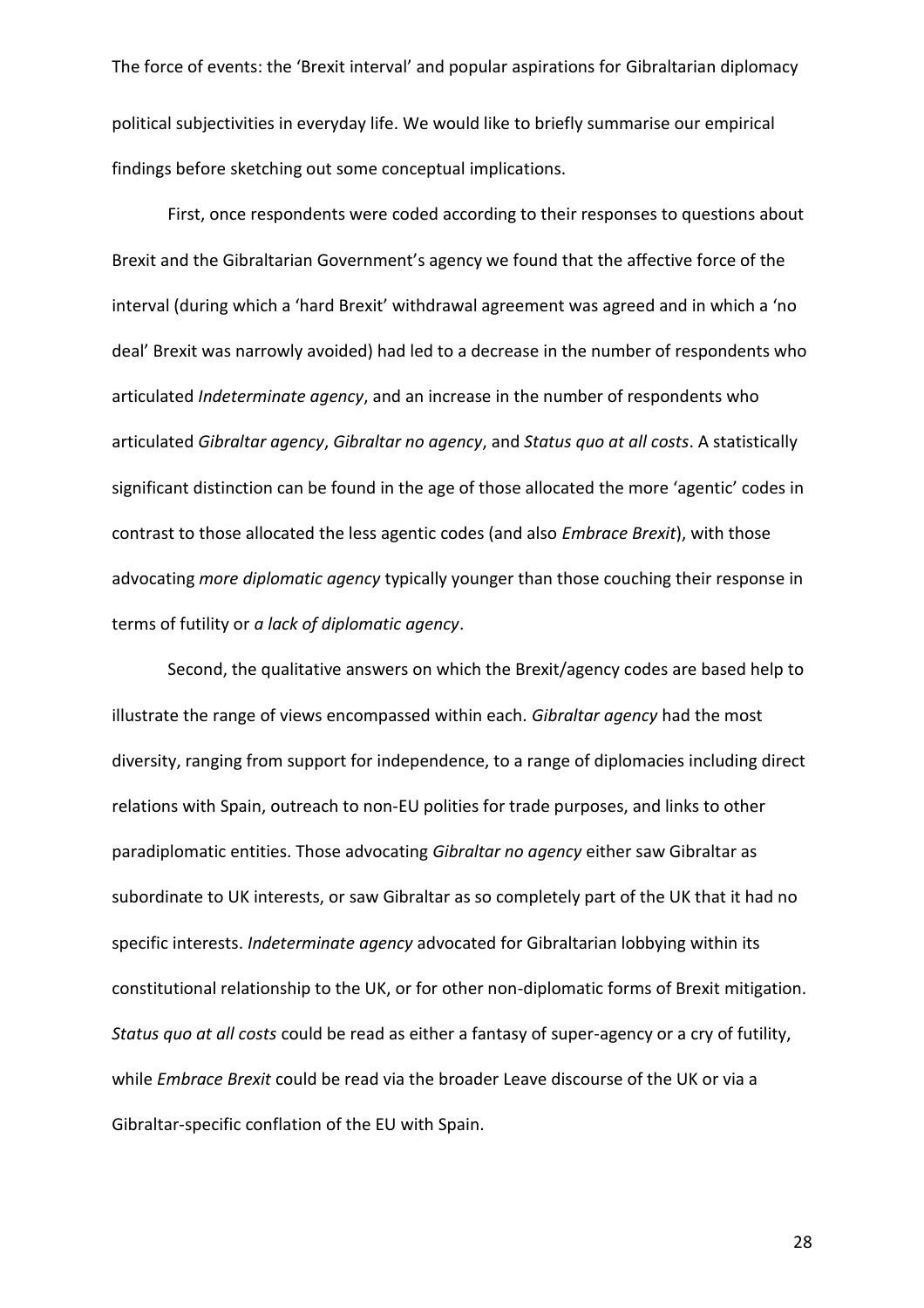While it is of course speculation as to what the cause of the age difference is between the different agentic orientations of the respondents, we can posit two key events that preceded Brexit that might account for some of the variation. First, the opening of the Spanish frontier in 1985 (and the Spanish accession to the EU in 1986) physically connected Gibraltarians' everyday lives to a wider Europe. Second, the 2006 constitutional settlement pushed for Gibraltar to do more self-representation in international settings (and authorized Gibraltar to supplement the relationship to the UK with the 'postcolonial sovereignty games' in which Gibraltar represented itself in the EU). Therefore, younger Gibraltarians have only ever known the more confident, agentic Gibraltar. This confidence serves as an affective disposition that enables them to imagine agencies beyond the legal remit of Gibraltar's constitutional settlement, and the crushing of that confidence by the affective force of the Brexit interval might feel disabling. This dichotomous reaction to the force of the interval – inflected by the life experiences of individual Gibraltarians (with 'age' as a proxy for those experiences) – would account for the statistical variation. For older Gibraltarians, a tighter frontier might resonate with their own childhood memories, and thus activate positive affects. More research could shed light on these hypotheses.

Conceptually, we argue that the paradiplomacy literature has largely articulated a legal or theoretical perspective on the diplomacy of non-state polities. What we have tried to do is to push for a more popular understanding of these diplomacies, highlighting how events shape popular expectations for diplomatic agency. This is important, as shifts in such popular expectations can presage calls for statehood (as some respondents in our survey indicated). As McConnell (2017) notes, Estonia and East Timor were paradiplomatic actors before they became diplomatic ones. Assemblage theory allows us to understand the affective forces that enable or disable political elites to assert new diplomatic capabilities.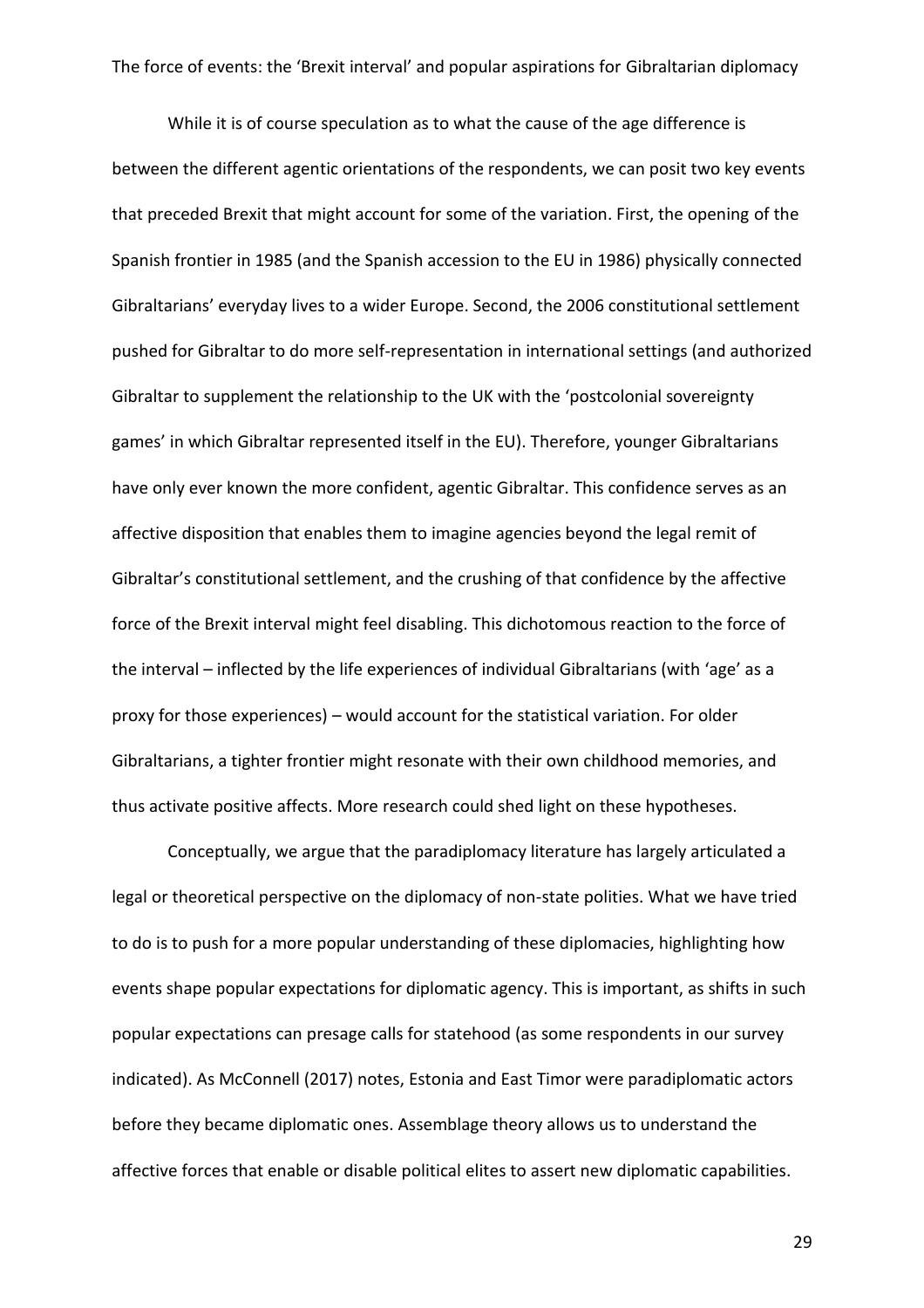With regard to assemblages and events, we have empirically demonstrated the power of affective forces that unfold in the intervals *within* the event. As Ingram (2019) notes, temporal limits to events are difficult to identify because the determination of those delineations are themselves part of the event. Here we have demonstrated that even without Brexit having 'happened', its affective energies have been re-making Gibraltarian political subjectivities. Thinking through Brexit requires us to link this event to previous events that reside in the somatic markers which form through the intersection of bodies and the various mobilities they enable, such as the frontier closure, its re-opening, and the international self-representation of Gibraltar. All of these shape the collective expectations of the body politic, changing the horizons both of the 'event' and the polity's response to it.

Acknowledgements: The authors would like to thank the students who assisted with the 2018 data collection, without whom this article would not be possible.

# **Bibliography**

Adler, E. and Pouliot, V. (2011) 'International Practices,' *International Theory* 3(1): 1-36. Adler-Nissen, R. (Ed.) (2012) *Bourdieu in International Relations: Rethinking key concepts in IR* (London: Routledge).

Anderson, B. and McFarlane, C. (2011) 'Assemblage and geography.' *Area* 43(2): 124–127. Anderson, B. and Wilson, H. (2018) 'Everyday Brexits,' *Area* 50(2) 291-295.

Azopardi, K. (2009) *Stateless Nation: Gibraltar in the modern legal context* (Oxford and Portland: Hart Publishing).

Bachmann, V. and Sidaway, J. (2016) 'Brexit geopolitics,' *Geoforum* 77: 47-50.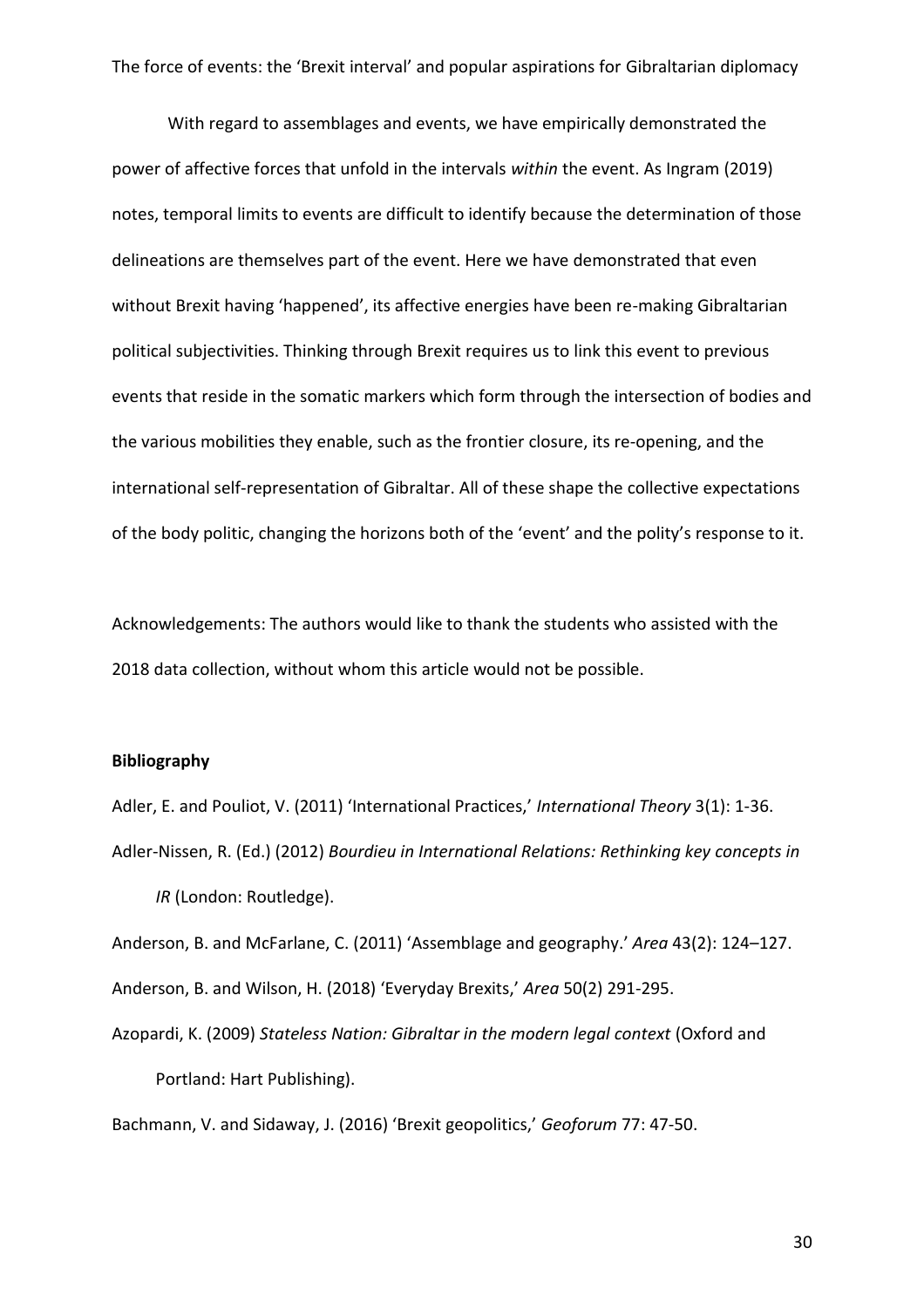Baker, T. & McGuirk, P. (2017) Assemblage thinking as methodology: commitments and practices for critical policy research,' *Territory, Politics, Governance* 5(4): 425-442.

Beier, J.M. (Ed.) (2009) *Indigenous Diplomacies* (New York: Palgrave Macmillan).

Berridge, G. (2015) *Diplomacy: Theory and practice, 5 th edition* (New York: Palgrave Macmillan).

Bradford, E. (1971) *Gibraltar: The history of a fortress* (London: Hart-Davis).

- Brassett, J. and Clarke, C. (2012) 'Performing the Sub-Prime Crisis: Trauma and the Financial Event,' *International Political Sociology* 6(1): 4-20.
- Buchanan, I. and Lambert, G. (2005) *Deleuze and Space* (Toronto and Buffalo: University of Toronto Press).
- Canessa, A. (Ed.) (2018) *Barrier and Bridge: Spanish and Gibraltarian Perspectives on Their Border* (Brighton: Sussex Academic Press).
- Clegg, P. (2013) 'The United Kingdom and its Caribbean overseas territories: Present relations and future prospects', *Caribbean Journal of International Relations and Diplomacy* 1(2): 53–64.
- Clegg, P. and Gold, P. (2011) 'The UK overseas territories: A decade of progress and prosperity?' *Commonwealth and Comparative Politics* 49(1): 115–135.
- Colls, R. (2012) 'Feminism, bodily difference and non-representational geographies,' *Transactions of the Institute of British Geographers* 37(3): 430-445.
- Connolly, W. (2002) *Neuropolitics: Thinking/Culture/Speed* (Minneapolis: University of Minnesota Press).
- Connolly, W. (2011) *A World of Becoming* (Durham: Duke University Press).
- Connolly, W. (2017) *Facing the Planetary: Entangled humanism and the politics of swarming* (Durham: Duke University Press).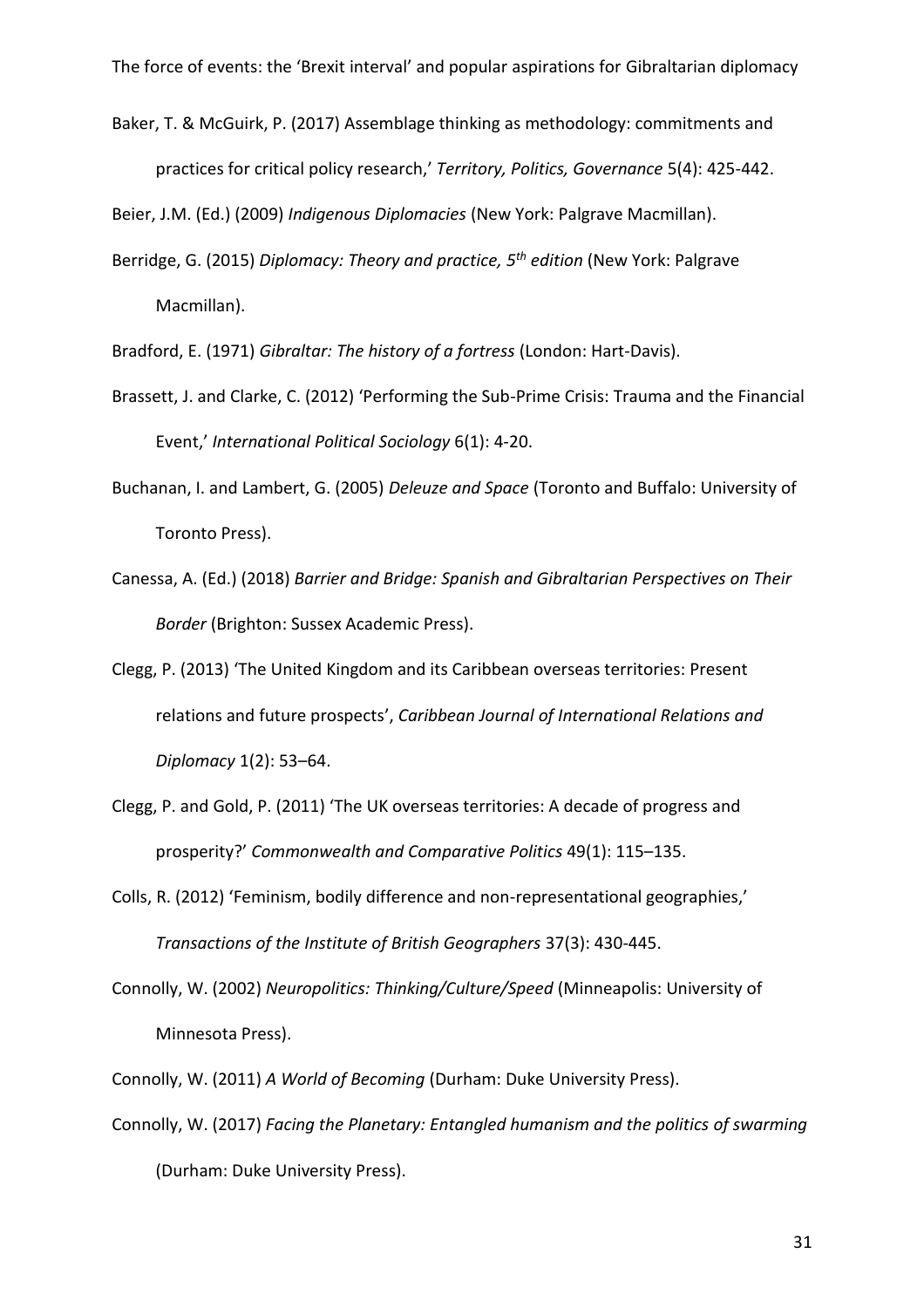Daragahi, B. (2019) 'Iran nuclear deal at threat over UK seizure of oil tanker in Gibraltar,' *The Independent*, 9 July. Online at https://www.independent.co.uk/news/world/middleeast/iran-nuclear-deal-oil-tanker-uk-seized-gibraltar-tensions-middle-easta8997316.html (last accessed 17 July 2019).

- DeLanda, M. (2006) *A New Philosophy of Society: Assemblage Theory and Social Complexity* (London: Continuum).
- Dittmer, J. (2014) 'Geopolitical assemblages and complexity', *Progress in Human Geography* 38: 385–401.
- Dittmer, J. (2017) *Diplomatic Material: Affect, assemblage, and foreign policy* (Durham: Duke University Press).
- Dittmer, J. (forthcoming) 'Distributed agency: Foreign policy *sans* MFA,' *Hague Journal of Diplomacy.* Open access: https://discovery.ucl.ac.uk/id/eprint/10081456/

Dittmer, J., S. Kunz, J. Bocking, C. Brown, H. Cooney, S. Datta, M. de Soissons, E. Dixon, A. Fraser, J. Keene, U. Marshall, S. Mitchell, C. Porter, B. Roberts, A. Sivakumaran, W. Tan, C. E.

Thompson, I. Vernon-Avery & F. Zamula (2019) 'Gibraltarians' attitudes towards Brexit and the Gibraltar-Spain frontier', *Space and Polity* 23(3): 283-298.

FCO (2012) *The Overseas Territories: Security, Success and Sustainability* (London: FCO).

- Gad, U.P. and Adler-Nissen, R. (2013) 'Postcolonial sovereignty games,' in Adler-Nissen, R. and Gad, U.P. (Eds.) (2013) *European Integration and Postcolonial Sovereignty Games: The EU Overseas Countries and Territories* (London: Routledge), pp.1-24.
- Garcia, J. (2016) 'Brexit: A view from Gibraltar,' *The Round Table: The Commonwealth Journal of International Affairs* 105(5): 585-586.
- Gold, P. (2010) 'Identity formation in Gibraltar: Geopolitical, historical and cultural factors,' *Geopolitics* 15(2): 367-384.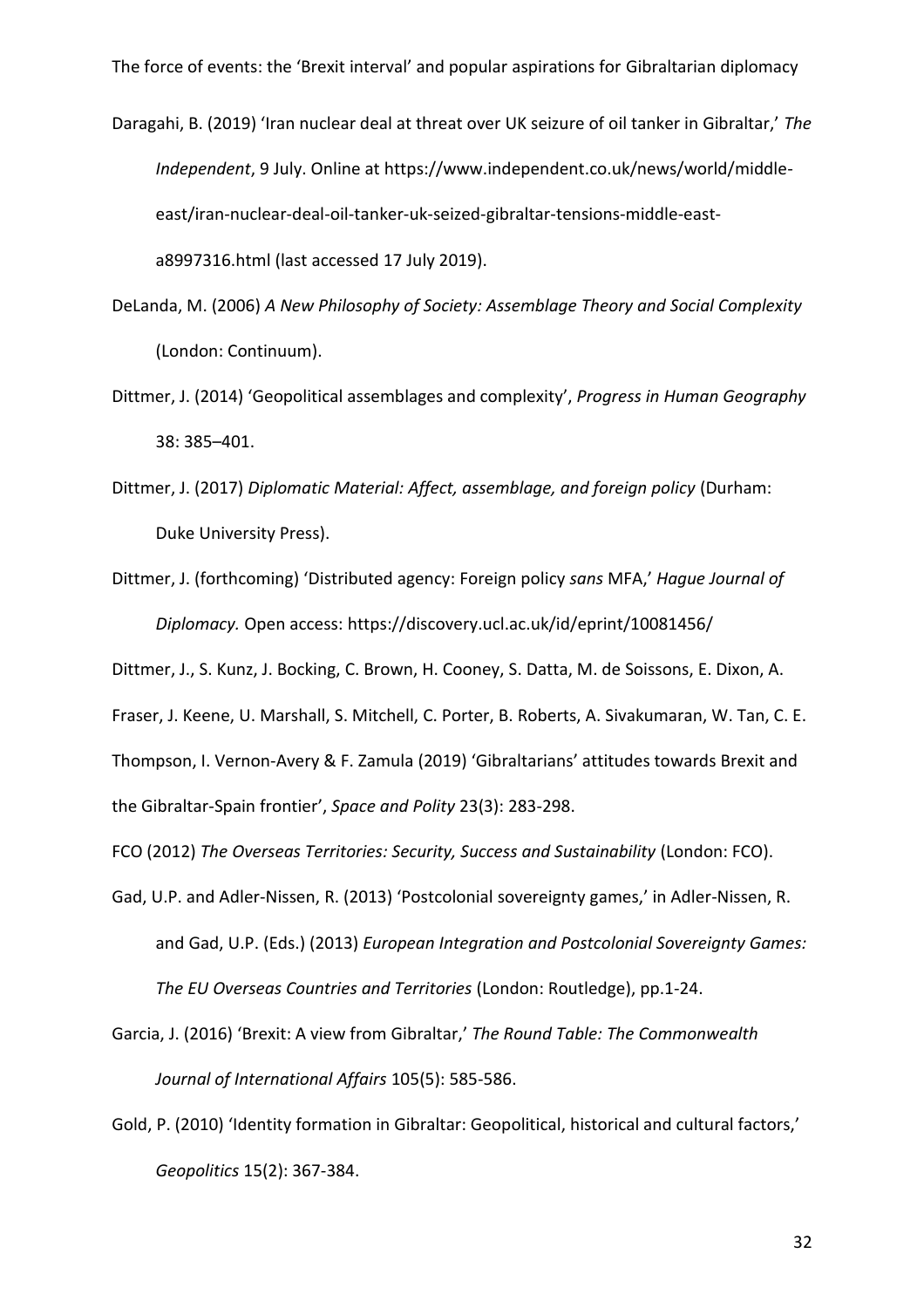Howes, H. (1946) *The Story of Gibraltar* (London: Philip & Tacey).

- Hughes, Q. (1981) *Britain in the Mediterranean & the Defence of her Naval Stations* (Penpaled Books).
- Ingram, A. (2017) 'Geopolitical events and fascist machines: Trump, Brexit and the deterritorialisation of the West,' *Political Geography* 57: 91-93.
- Ingram, A. (2019) *Geopolitics and the Event: Rethinking Britain's Iraq War Through Art* (New York: Wiley)
- Jackson, T. (2018) 'Paradiplomacy and political geography: The geopolitics of substate regional diplomacy,' *Geography Compass* 12(2):

https://onlinelibrary.wiley.com/doi/full/10.1111/gec3.12357

- Legg, S. (2009) 'Of scales, networks and assemblages: The League of Nations apparatus and the scalar sovereignty of the Government of India,' *Transactions of the Institute of British Geographers* 34: 234–253.
- Lincoln, S. (1994) 'The Legal Status of Gibraltar: Whose Rock is it anyway?' *Fordham International Law Review* 18: 285-331.

Lundborg, T. (2012) *Politics of the Event: Time, movement, becoming* (London: Routledge)

McConnell, F. (2016a) *Rehearsing the State: The Political Practices of the Tibetan Government-in-Exile*. Chichester: Wiley and Blackwell.

McConnell, F. (2016b) 'Liminal geopolitics: The subjectivity and spatiality of diplomacy at the margins,' *Transactions of the Institute of British Geographers* 42(1): 139–152.

McConnell, F. and Dittmer, J. (2018) 'Liminality and the diplomacy of the British Overseas Territories: an assemblage approach,' *Environment and Planning D* 36(1): 139-158.

McConnell, F., T. Moreau, and J. Dittmer (2012) 'Mimicking state diplomacy: The legitimizing strategies of unofficial diplomacies,' *Geoforum* 43(4): 804–814.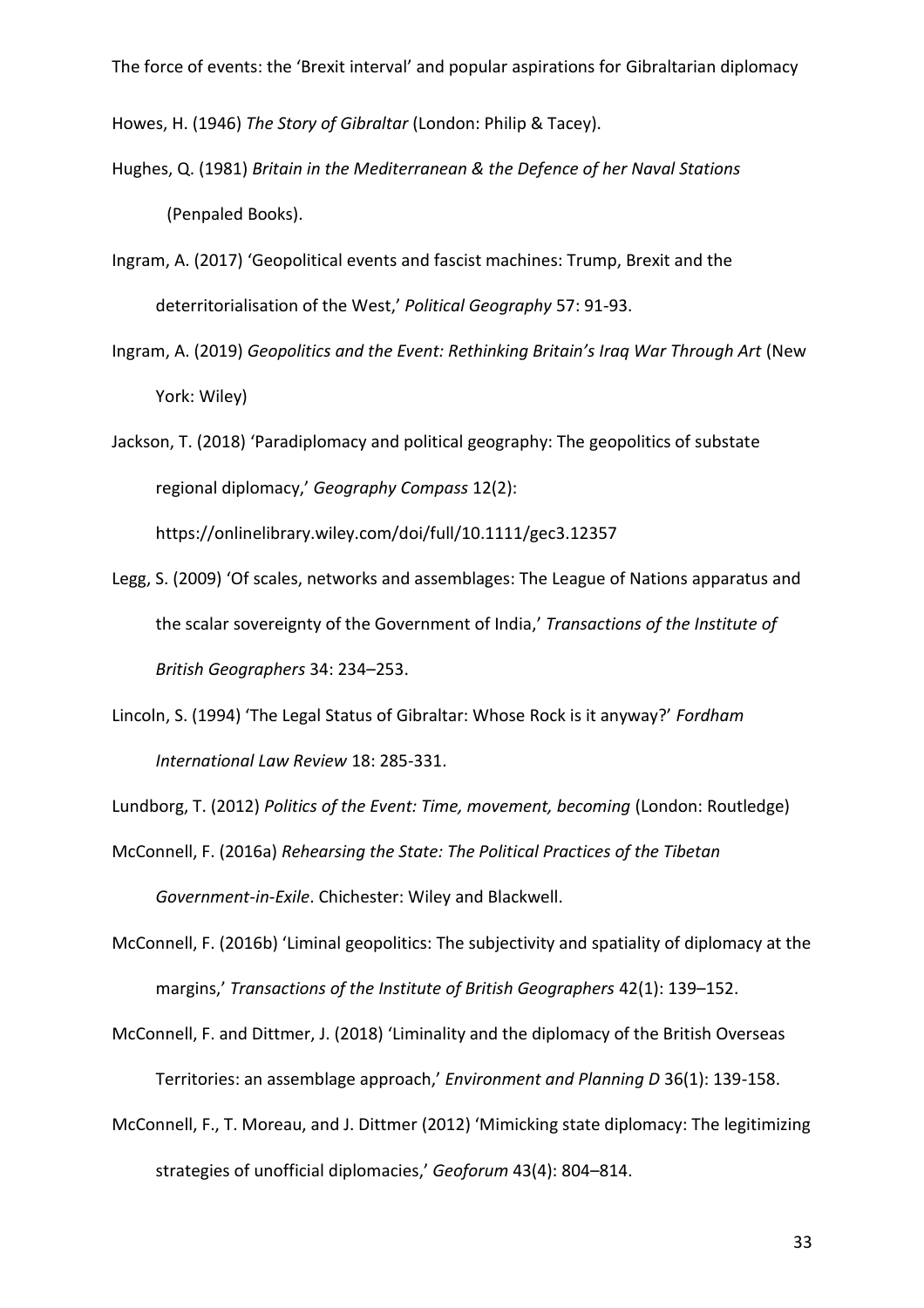McLafferty, S. (2016) 'Conducting questionnaire surveys' in Clifford, N., M. Cope, T. Gillespie, and S. French (Eds.) *Key Methods in Geography, Third Edition* (London: SAGE), pp.129-142.

Mut Bosque, M. (2017) 'Brexit and the Commonwealth: New challenges for Gibraltar,' *The Round Table: The Commonwealth Journal of International Affairs* 106(4): 483-485.

Painter, J. (2006) 'Prosaic geographies of stateness,' *Political Geography* 25(7): 752–774.

- Pouliot, V. (2010). International Security in Practice: The politics of NATO‐Russia diplomacy (Cambridge: Cambridge University Press).
- Protevi, J (2009) *Political Affect: Connecting the social and the somatic* (Minneapolis: University of Minnesota Press).
- Rankin, N. (2017) *Defending the Rock: How Gibraltar defeated Hitler* (New York: Faber & Faber).

Reuters (2019) 'Spain claims success in Gibraltar row with Britain.' Online at:

- https://www.reuters.com/article/us-britain-eu-visas/spain-claims-success-in-gibraltar-rowwith-britain-idUSKCN1RG199 (last accessed 15 July 2019).
- Rezvani, D. (2016) 'Partial Independence Beats Full Independence,' *Territory, Politics, Governance* 4(3): 269-296.
- Rezvani, D. (2019) 'Transforming fast and loose arguments into sound scholarly debate: a response to the critique of 'partial independence beats full independence'', *Territory, Politics, Governance* 7(3): 421-433.
- Riegl, M., Doboš, B., & Bečka, J. (2019) 'Independent territories revisited? The concept of partially independent territories (PITs) and the role of such territories in the international system.' *Territory, Politics, Governance* 7(3): 406-420.